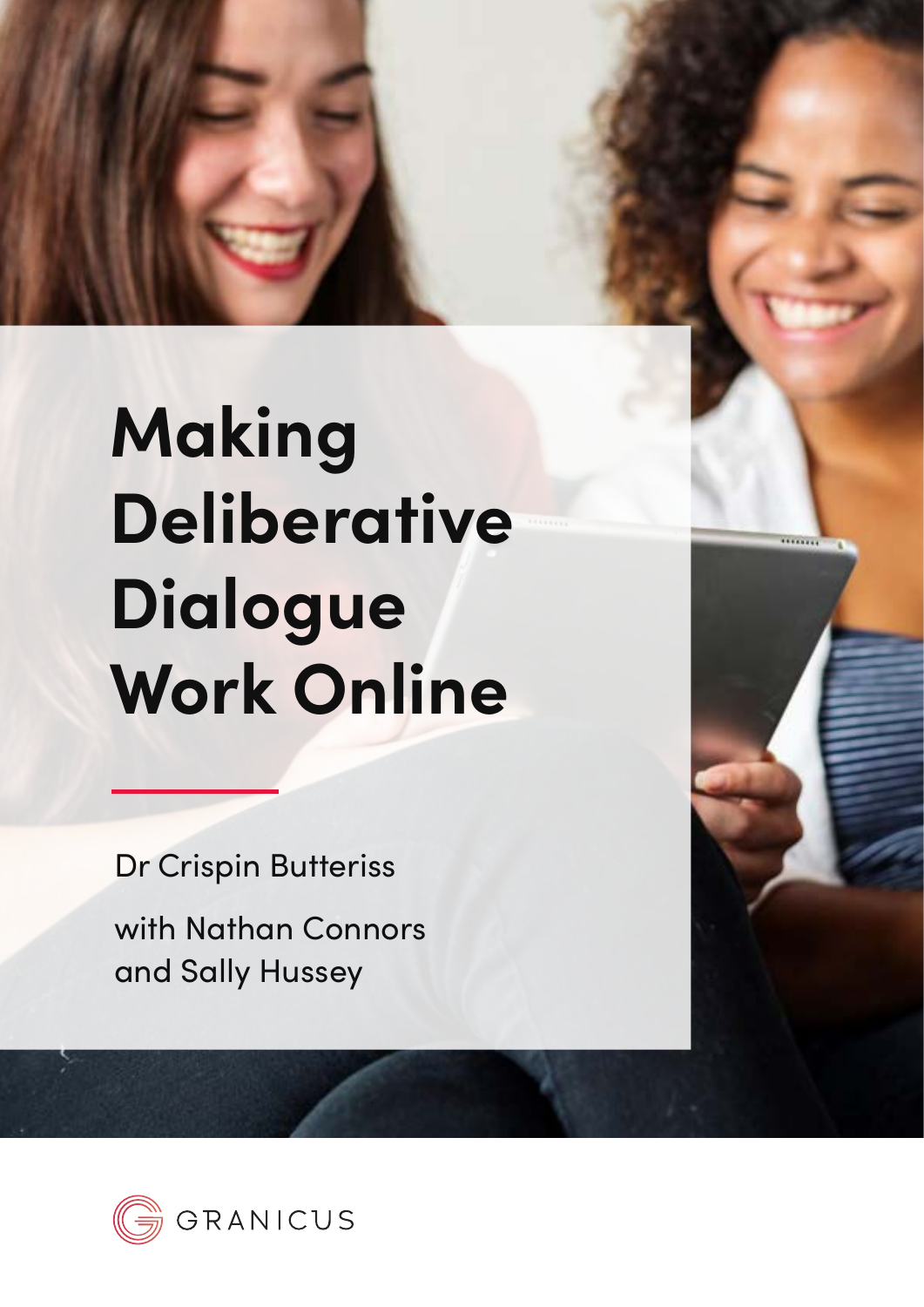#### **Making Deliberative Dialogue Work Online**

© 2020 Bang the Table

Bang the Table, Pty Ltd C.E.Lab 96 Pelham Street, Carlton, Vic 3053 Australia bangthetable.com

Bang the Table is a digital community engagement company with a strong social mission. Our purpose is to involve citizens around the world in the conversations that affect their lives and advocate public participation as vital for any well-functioning democracy.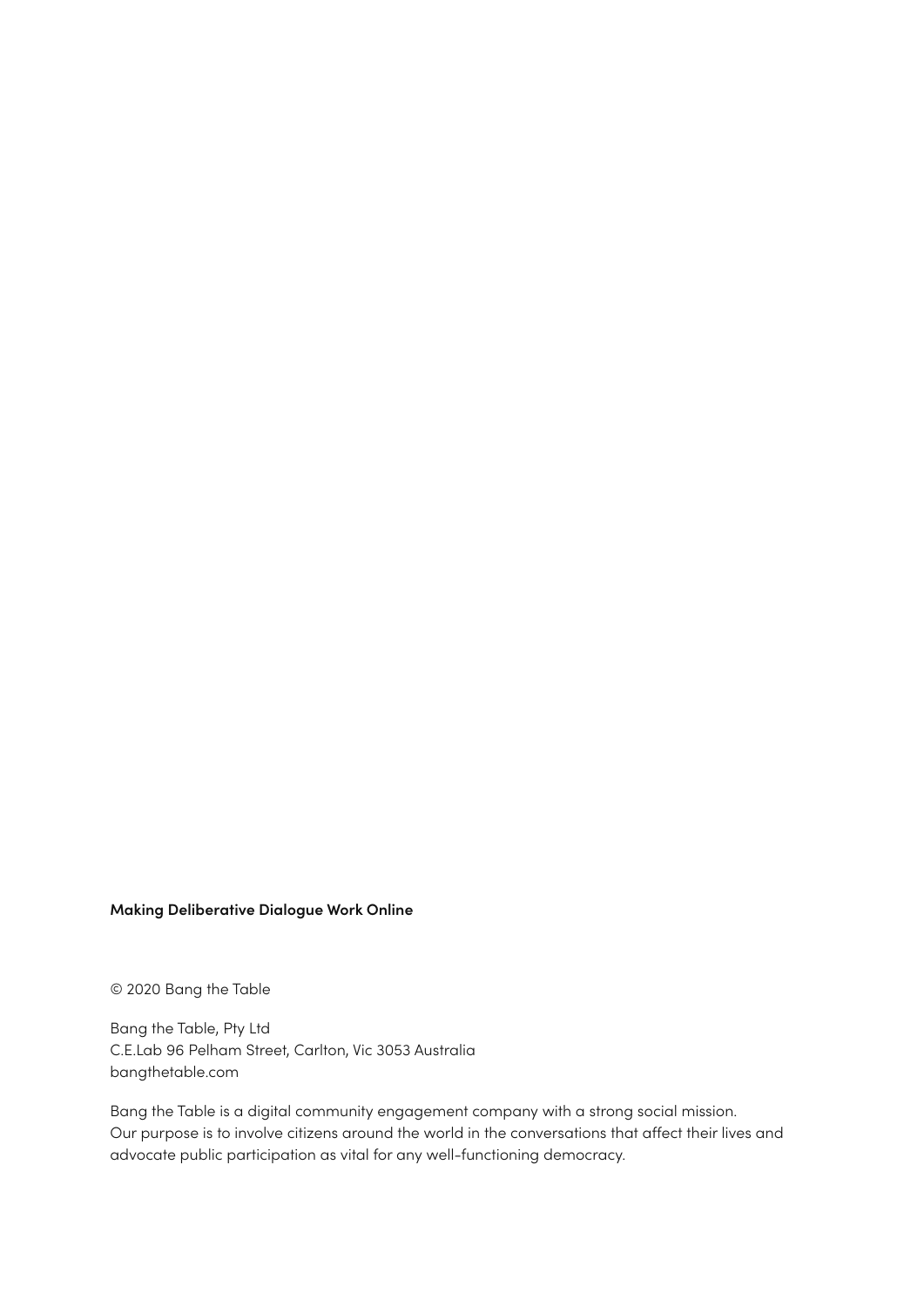

## **Contents**

- [Preface](#page-4-0) **2**
- [Overview](#page-5-0) **3**
- [Introduction](#page-6-0) **4**

[What is Deliberation?](#page-6-0) [What is Dialogue?](#page-7-0)

- [Principles for Online Deliberative Dialogue](#page-9-0) **7**
- [Process Design](#page-10-0) **8**
- [Software Selection Criteria](#page-11-0) **9**
- [Framing, Exploring and Contextualising](#page-12-0) **10**
- [Participant Recruitment](#page-13-0) **11**
- [Process Management](#page-14-0) **12**
- [Content Moderation](#page-15-0) **13**
- [Dialogue Facilitation](#page-16-0) **14**
- [Understanding Behavioural Modes](#page-18-0) **16**
- [Afterword](#page-19-0) **17**
- [Bibliography](#page-20-0) **18**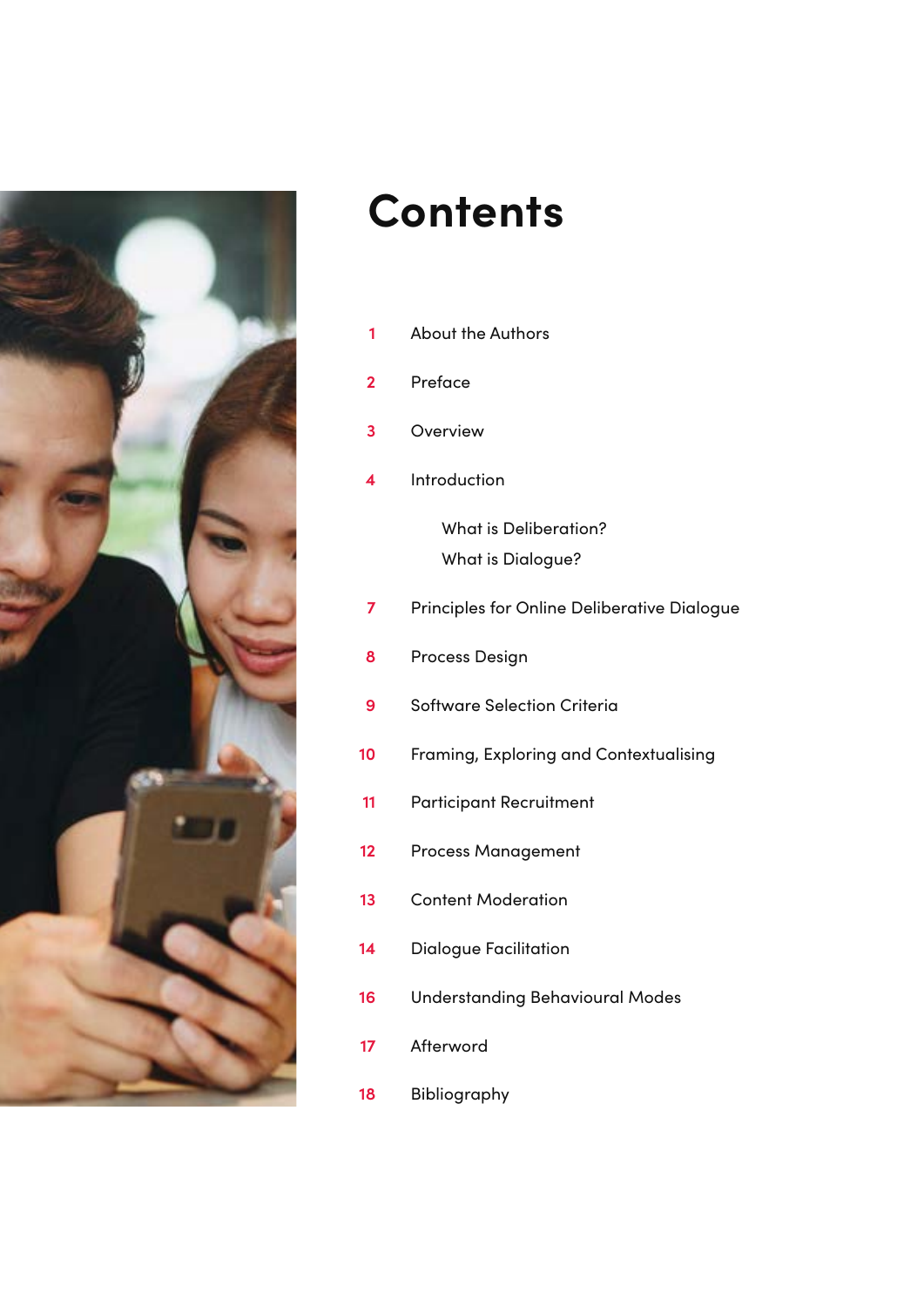<span id="page-3-0"></span>

# **About the Authors**

### **Dr Crispin Butteriss**

Dr Crispin Butteriss is a co-founder and former Chief Practice Officer of Bang the Table. He holds a doctorate in the application of adult and organisational learning to public engagement practice and was a founding committee member of International Association for Public Participation (IAP2) Australasia.

### **Nathan Connors**

Nathan is Bang the Table's Global Head of Client Services. He has a background in research and policy, stakeholder and government relations and is a current board director at the IAP2 Australasia.

### **Sally Hussey**

Sally Hussey is Bang the Table's Principal Writer and Editorial Director. She has an extensive background in the publishing, academic and cultural sectors and is recognised by the *Who's Who of Australian Women*.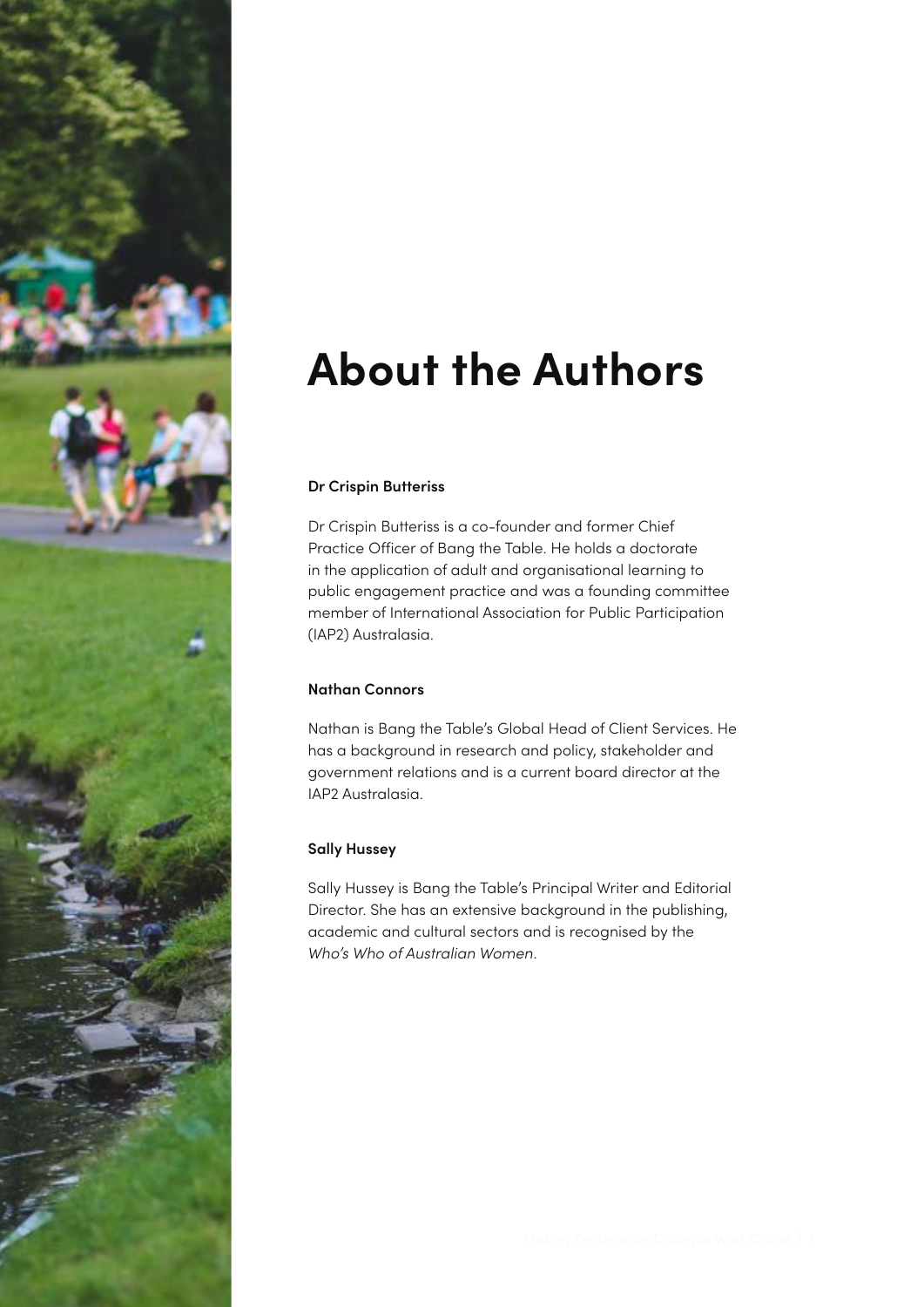### <span id="page-4-0"></span>**Preface**

Deliberative processes are essential for engaging your community. They facilitate social learning and dialogue, expose participants to new information, and enable higher quality engagement with important public policy - and with each other. Community-based deliberation is, therefore, an important element of social cohesion and resilience.

Over the past decade or two, deliberative processes have become increasingly normalised as 'leading practice' amongst community engagement practitioners globally. However, deliberation in the digital, or online space, is still very much in its infancy.

This eguide is an introductory explainer that unpacks the key challenges of moving processes that would traditionally be carried out in face-to-face environments onto online environments. As co-founder of Bang the Table, it is extremely important that community and stakeholder engagement practitioners are equipped to run effective and best-practice engagement activities.

Thank you for your interest in learning more about online digital deliberation. I sincerely hope you find this eguide useful in helping you run better online deliberative dialogue processes.

**Dr Crispin Butteriss** Co-founder, Bang the Table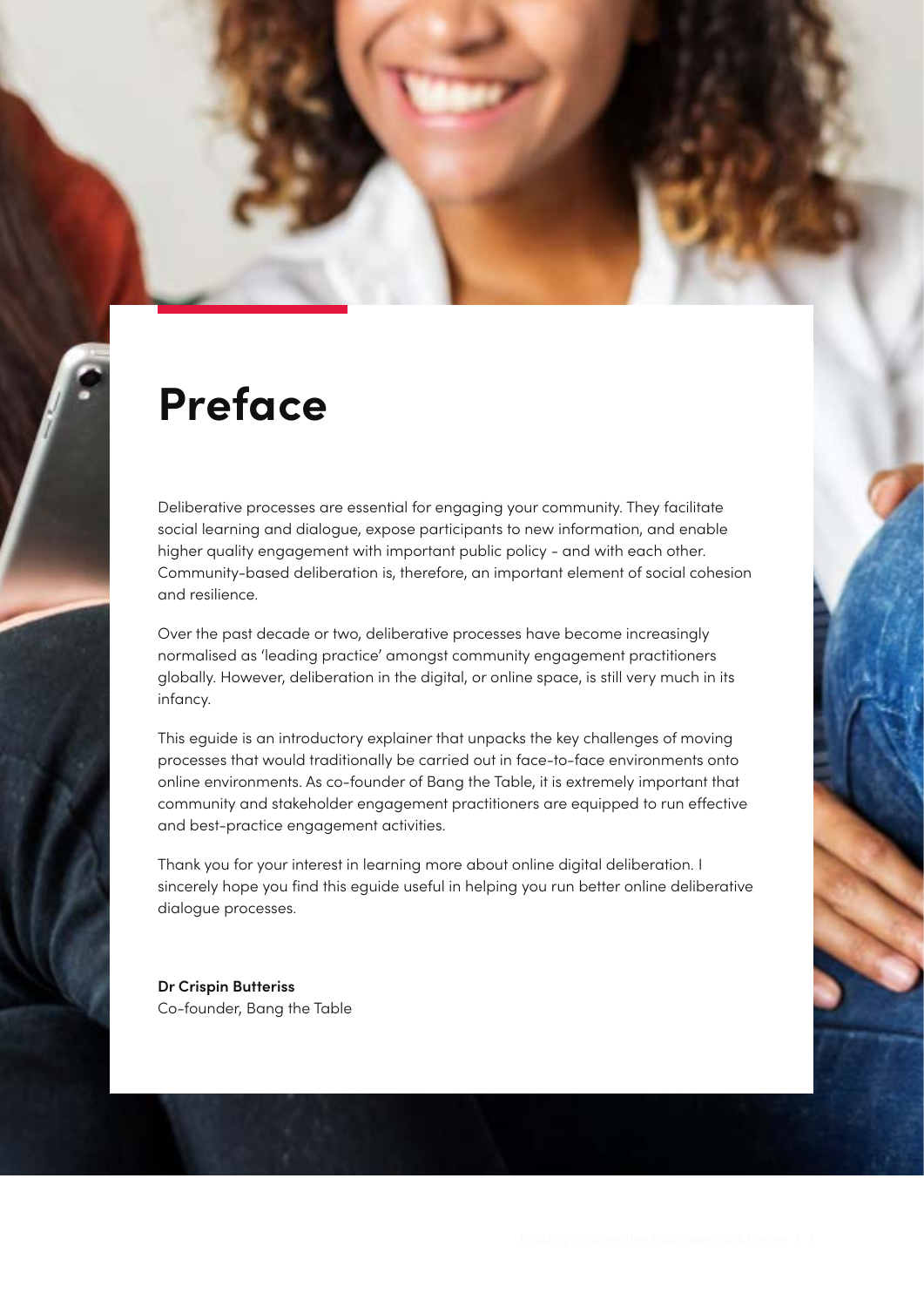<span id="page-5-0"></span>

### **Overview**

Running effective online deliberative dialogue activities is an essential skill-set and methodology for community engagement practitioners. This eguide has been created to provide an overview of how to conduct online deliberation. Here, we focus on nine key issues to consider when planning for an online deliberative dialogue. Understanding these key issues will help you gain confidence with moving your traditional face-to-face processes online. Our goal is to support you to identify risks, understand different types of dialogue, reinforce the importance of moderation and highlight the need to play an active role as a facilitator in an online deliberative dialogue space.

We have focussed on the following key issues:

- 1. Dialogue Principles
- 2. Process Design
- 3. Software Selection Criteria
- 4. Framing, Exploring and Contextualising
- 5. Participant Recruitment
- 6. Process Management
- 7. Content Moderation
- 8. Dialogue Facilitation
- 9. Understanding Behavioural Modes

Suitable for anyone with an interest in learning about online deliberation, this introductory eguide steps through how to plan and deliver an online deliberative activity.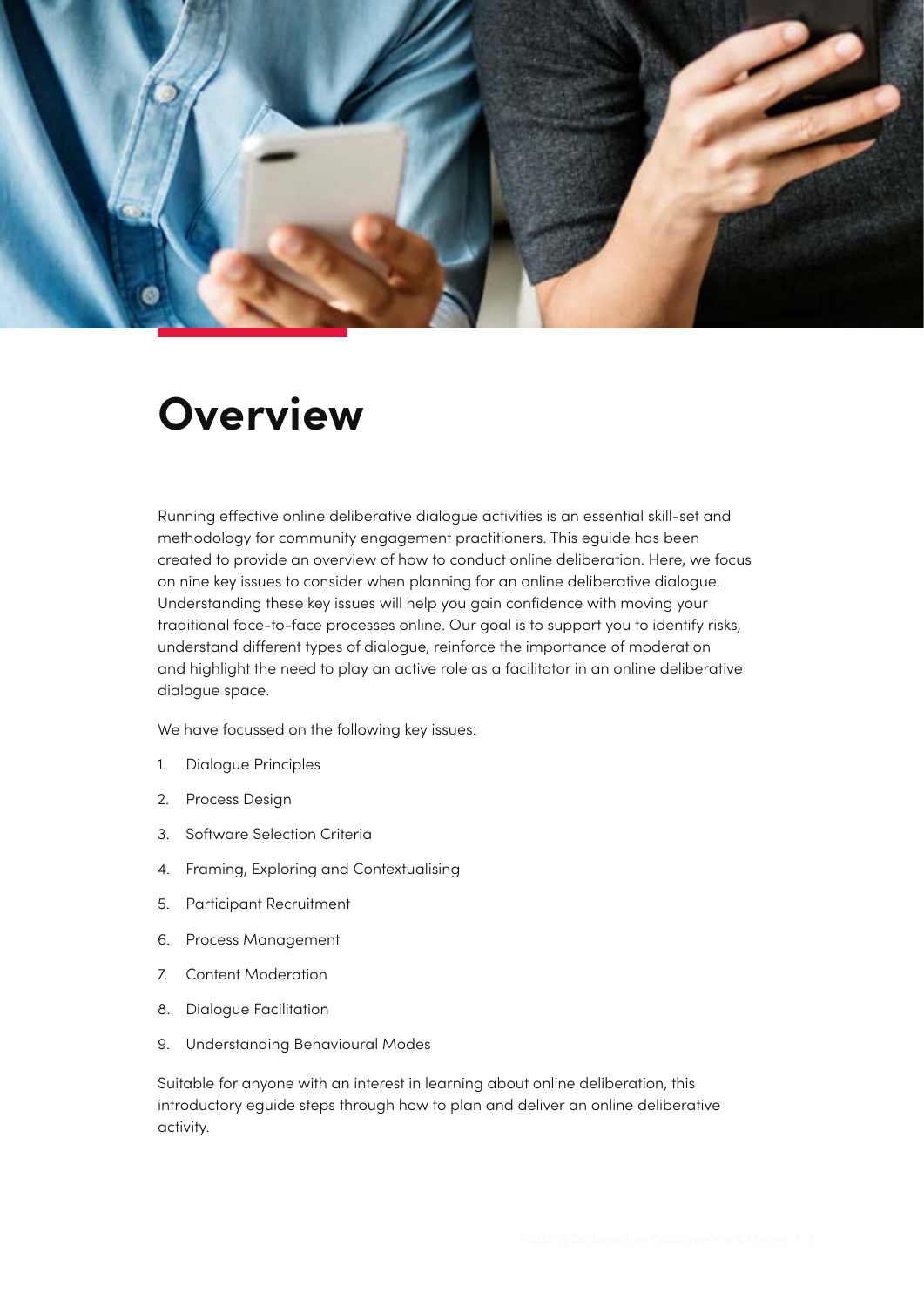<span id="page-6-0"></span>

# **Introduction**

Before exploring the practicalities of implementing an online deliberative dialogue process, it's crucial to understand how deliberation and dialogue work together as a process that allows for enhanced decisionmaking. In order to do this, we have separated out the concepts to explore their individual characteristics. This is important as it will help to reinforce the compounding effects which are present in 'deliberative dialogue,' especially when looking at the practicalities and objectives of implementing such a process.

### **What is Deliberation?**

Deliberation and deliberative processes have become accepted as best-practice methods of public participation. Indeed, more recently, these processes have brought into focus [questions around whether](https://www.bangthetable.com/blog/can-deliberation-renew-democracy-in-a-digital-world/)  [deliberation can renew democracy](https://www.bangthetable.com/blog/can-deliberation-renew-democracy-in-a-digital-world/). This is partly due to their ability to support democratic decision-making at all levels by incorporating a range of different views and opinions into a focussed discussion. Essential to understanding the concept of deliberation is the recognition of the core objective to create a respectful environment that allows participants to consider the arguments of others. This core objective allows for participants to potentially transform their *values* and *preferences* to allow for a collective decision-making outcome. This is a key distinguishing feature of deliberation which makes it uniquely different from what we often understand as a debate. Deliberation is a social process involving many people. It happens when participants are able to think broadly and deeply about information and views being presented to them in a respectful environment.

By dictionary definition, deliberation is "long and careful consideration or discussion" that requires us to suspend our subjective opinions. Most definitions of deliberative theory - or deliberative democracy - focus on deliberation being solutions focussed. However, deliberation is a broad method (within lots of different processes) for problem solving that involves very careful consideration of all of the evidence, issues and various stakeholder positions, as well as many of the potential solutions.

Deliberation, therefore, requires participants to be exposed to information that is both broad and deep. The information must be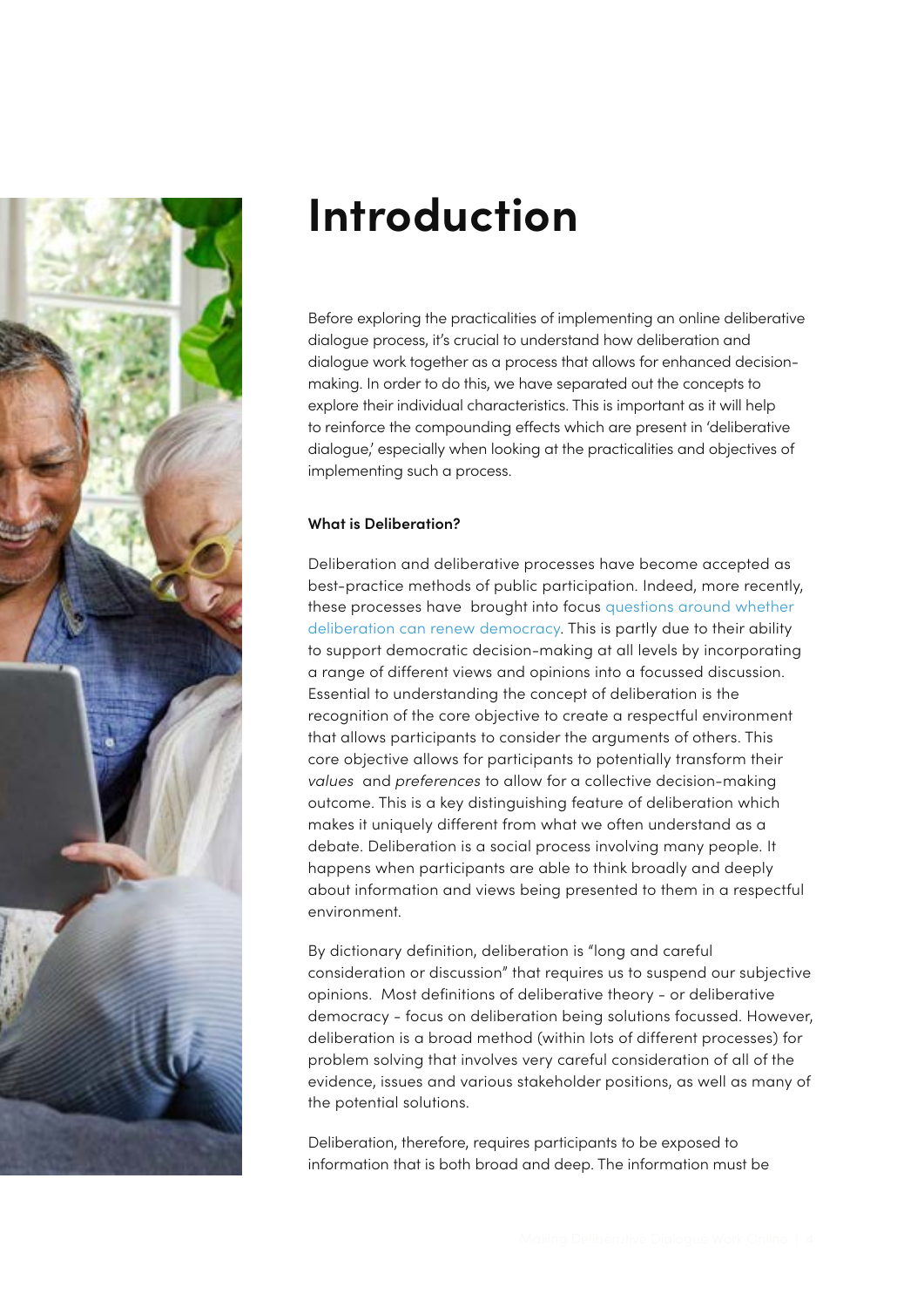<span id="page-7-0"></span>

provided to participants in formats that assist comprehension. This should be done via a facilitated process as quickly, and as deeply, as reasonably possible. With this in mind, however, participants must also be provided with time. Time to read, listen, talk, digest, dwell and learn.

"Deliberation is typically embedded in a dialogue containing many other ingredients – elaborations, clarifications, illustrations, asides, jokes, insults."

- Tim Van Gelder, 20181

Understanding deliberation as a process of suspending subjective opinions - instead of maintaining a focus on a range of information to allow for careful consideration of evidence - is an essential step in developing a 'deliberative dialogue' process with your community.

### **What is Dialogue?**

Generally speaking, dialogue is a familiar concept - and something which we take part in during our everyday lives. It is understood via a relatively colloquial definition as a conversation between two or more people. While we all take part in a dialogue, we often don't pause to consider what a dialogue means as a conceptual or scientific process. Within the field of deliberative democracy, for example, dialogue takes on a much richer understanding than that experienced in our day-today lives. A dialogue, in this sense, embodies goodwill towards one's interlocutor. Again, as with deliberation, this sense of goodwill or respect, is an essential component of dialogue as it creates a discourse which provides for positive learning and interactions.

While dialogue has been defined by many authors, here we draw on theoretical physicist, [David Bohm's](https://www.routledge.com/On-Dialogue/Bohm/p/book/9780415854702) *On Dialogue*, a collection of his essays and lectures from the 1970s and 1980s that explored the creation and process of human communication, what obstructs us from listening to one another and how we can transcend barriers to reach mutual understanding. As Bohn outlines, "'Dialogue' comes from the Greek word dialogos. Dia meaning through and logos meaning 'the word' or in our case 'the meaning of the word." Putting the word back together we see how this derivation suggests dialogue to be defined as a stream of meaning flowing among, through and between us. Communication that works to create something new, Bohm argues, occurs not only between people, but within people. Bohn's meaning of dialogue also suggests to us that dialogue makes possible a flow of meaning amongst

<sup>1</sup> Van Gelder, Tim, 'The Wisdom of Crowds: Is there such a thing as collective knowledge and can new technologies capture it?' Australian Rationalist: Journal of the Rationalist Society of Australia, March 2018, p.13.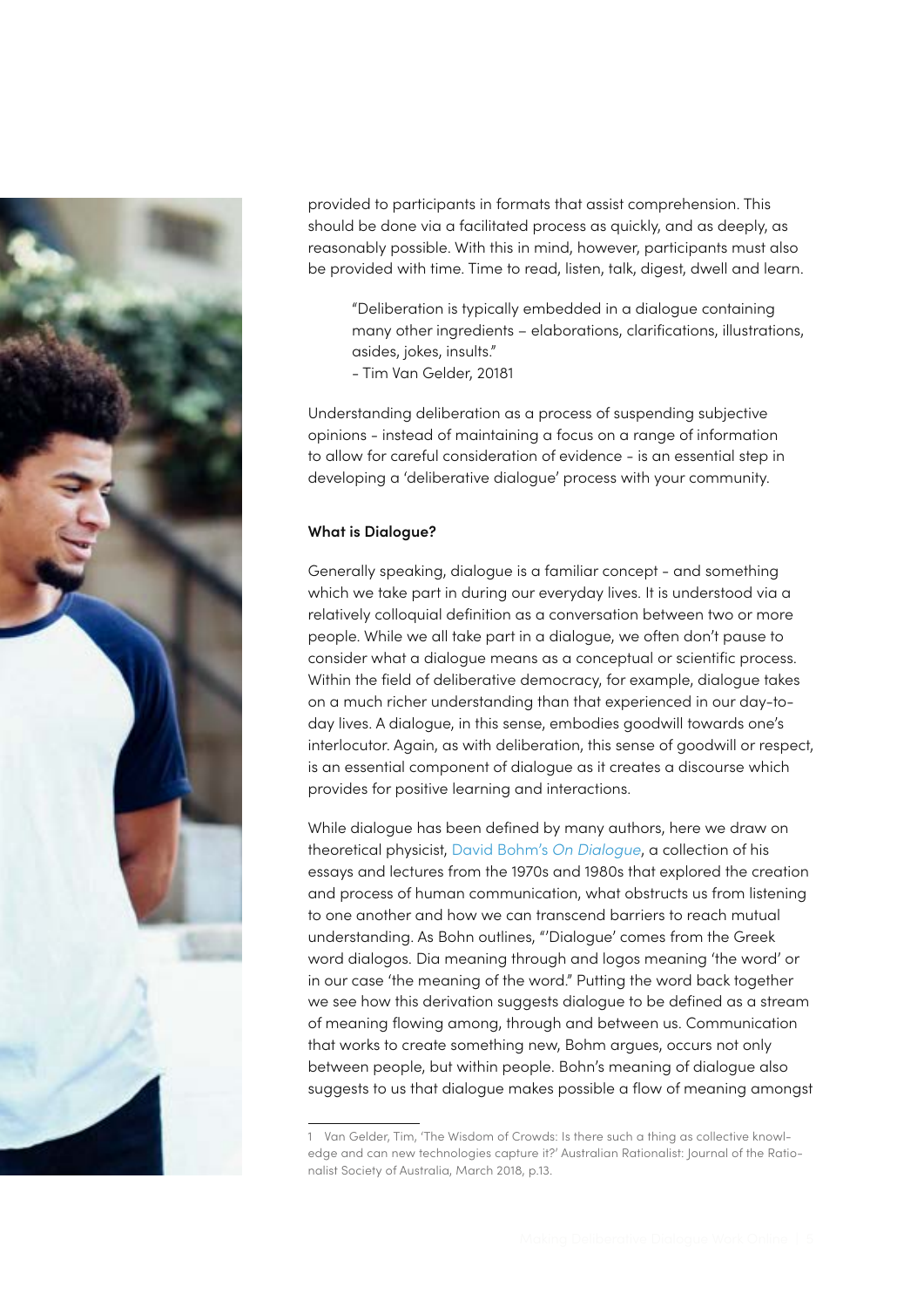

a whole group, out of which may emerge some new understanding.

Bohm here sheds insight into a particular way for participants to give their attention to the dialogue content, and the subtle momentto-moment unfolding process of thought itself. The objective of a dialogue, Bohm explains, is not to win an argument, or to exchange opinions. "In a dialogue," Bohm writes, "there is no attempt to gain points, or to make your particular view prevail. Rather, whenever any mistake is discovered on the part of anybody, everybody gains." Rather, then, it is to suspend opinion and assumption, to resist clinging to our existing opinions, and look at all of the opinions in order to see what meaning can be derived. By avoiding a tendency to manufacture a truth, a dialogue provides a space to simply share the appreciation of all the meanings of the group and from this, discover a shared appreciation which should emerge as an unannounced truth. When all people are participating in a dialogue they are said to be taking on the whole meaning of the group and also taking part in it. This is what Bohm describes as a true dialogue, one that provides for a collective way of opening up judgements and assumptions.

"When we come together to talk, or otherwise to act in common, can each one of us be aware of the subtle fear and pleasure sensations that "block" his ability to listen freely? Without this awareness, the injunction to listen to the whole of what is said will have little meaning. But if each one of us can give full attention to what is actually "blocking" communication while he is also attending properly to the content of what is communicated, then we may be able to create something new between us, something of very great significance for bringing to an end the at present insoluble problems of the individual and of society." - David Bohm2

This idealistic description of a dialogue is crucial to understanding how we, as engagement practitioners, must attempt to construct and facilitate a space in which this environment can flourish. While we all accept there are constant forces pushing back against this ideal, including power imbalances, poverty, illiteracy, old antagonisms, stereotypes and other poor behaviour, establishing a considered online deliberative dialogue space is essential if we are to realise the benefits of deliberative dialogue processes.

<sup>2</sup> Bohm, David, *On Dialogue*, Routledge, London and New York, 2004.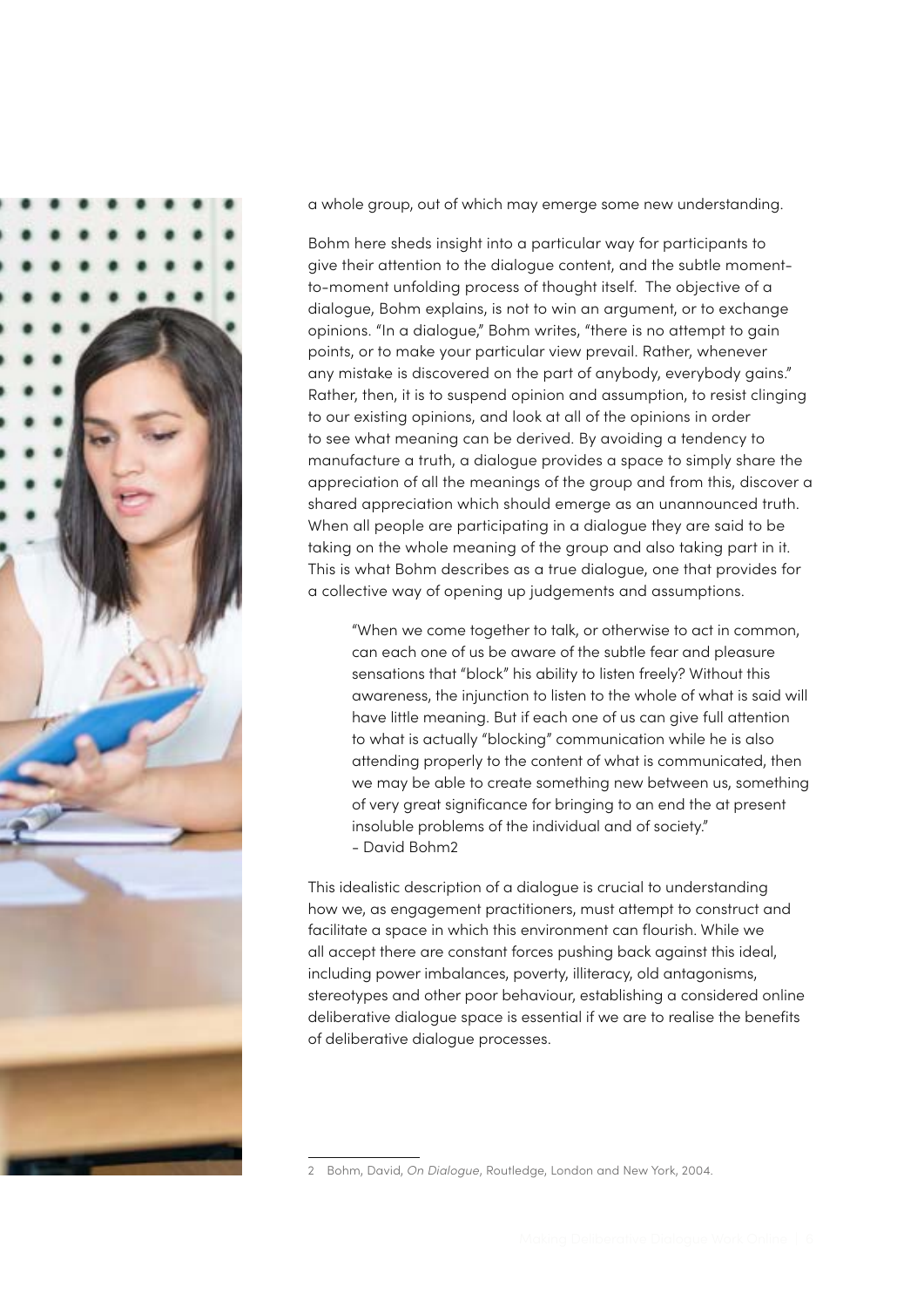<span id="page-9-0"></span>

Online deliberative processes mirror more traditional face-to-face processes in that they require sound foundations based on a clear set of operating principles. Below are a key set of principles which underpin the practice of online deliberative dialogue. Understanding these principles is the first step in identifying whether you are prepared for an online deliberative dialogue and that you have effectively thought about how the process will enable or enhance your consultation.

- **1.** Participants have equitable access to online technologies and resources to ensure they have an equivalent experience of the process; for example, high-speed broadband access, and a contemporary PC or equivalent.
- **2.** The digital technologies and formats provided enable participants with differing capacities literacy, education, local language etc. - to participate equitably.
- **3.** Online dialogue is about reading, listening, watching and learning. Participants are required to enter the dialogue with goodwill towards other participants; to suspend their assumptions and preconceptions; to attend to the common good; and, to be open to transformational change.
- **4.** Online dialogue is also about writing, speaking, expressing, and being heard. Participation is open, fair and equitable through both the recruitment and facilitation processes. Status is suspended in favour of open discussion. Indeed, some form of within-group anonymity may be designed into the process. Expression of difference is encouraged.
- **5.** The process must have a 'plausible promise', rather than necessarily a guarantee of implementation, as an outcome of participation. Consensus is not necessarily the objective, and indeed, not necessarily desirable.
- **6.** Participants must be able to trust each other, which means that confidentialities must be respected and a respectful dialogue must be moderated and facilitated.
- **7.** Participants are empowered to influence the process and given ample time to question and reflect on the material, presentations and discussions. Participation takes various forms as appropriate at different stages throughout the discovery and decision-making process.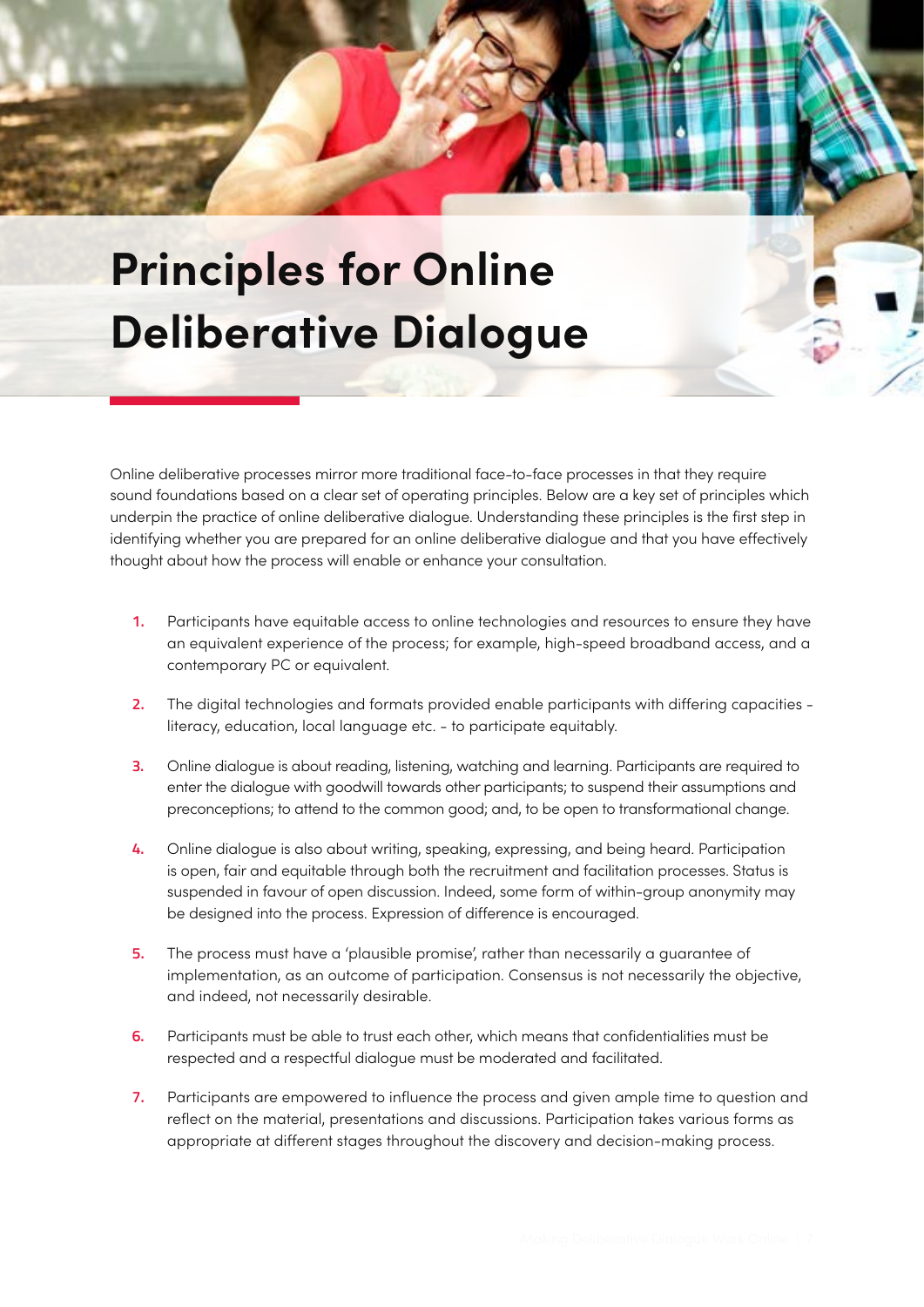### <span id="page-10-0"></span>**Process Design**

Most digital engagement exercises do not have a methodology. They have a launch date, and a close date. If you want to create a deliberative space, you cannot simply launch a website and hope.

There are a range of deliberative methods used in public engagement practice - deliberative polling, deliberative workshops, deliberative mapping, consensus conferences, citizens juries, charrettes, planning-by-design etc. With just a little bit of creative thinking, any one of these could be applied in an online context. A simple and adaptable online methodology to utilise, in which you can incorporate deliberative dialogue, is the design-thinking model.

The model follows the following pattern; (1) empathise, (2) define, (3) ideate, (4) prototype, and (5) test. Each of these different phases provides an opportunity to include deliberative dialogue activities. Below are the key components of each phase.

- **1.** Empathising is the process of getting a deep 'lived' understanding of the problem from the perspective of those who are directly affected. In an online dialogue context, this may be dealt with through, for example, digital storytelling. Empathising via a forum discussion can also be achieved, however, this will require considered facilitation and moderation.
- **2.** Defining is the process of agreeing, very specifically, on the problem you are collectively trying to solve, on the terms of reference and on any hard boundaries. In an online context, this may be a collaborative writing exercise.
- **3.** Ideation is the process of imagineering as many lateral solutions to the problem as possible (with being limited by resources, politics, logic, budget etc.). This may be the online equivalent of a brainstorm, potentially using text, video, images and maps.
- **4.** Prototyping is the process of fleshing out a number of preferred pathways or solutions through research, dialogue and deliberation. Couched in online deliberative dialogue, this is where online forums become the most obvious tool for providing participants with access to research materials, knowledgeable speakers, and each other's thoughts and feelings.
- **5.** Finally, testing is the process of taking the preferred prototype to the market. In the context of an online deliberation, this could take the form of putting the prototype out to the broader community for discussion and feedback.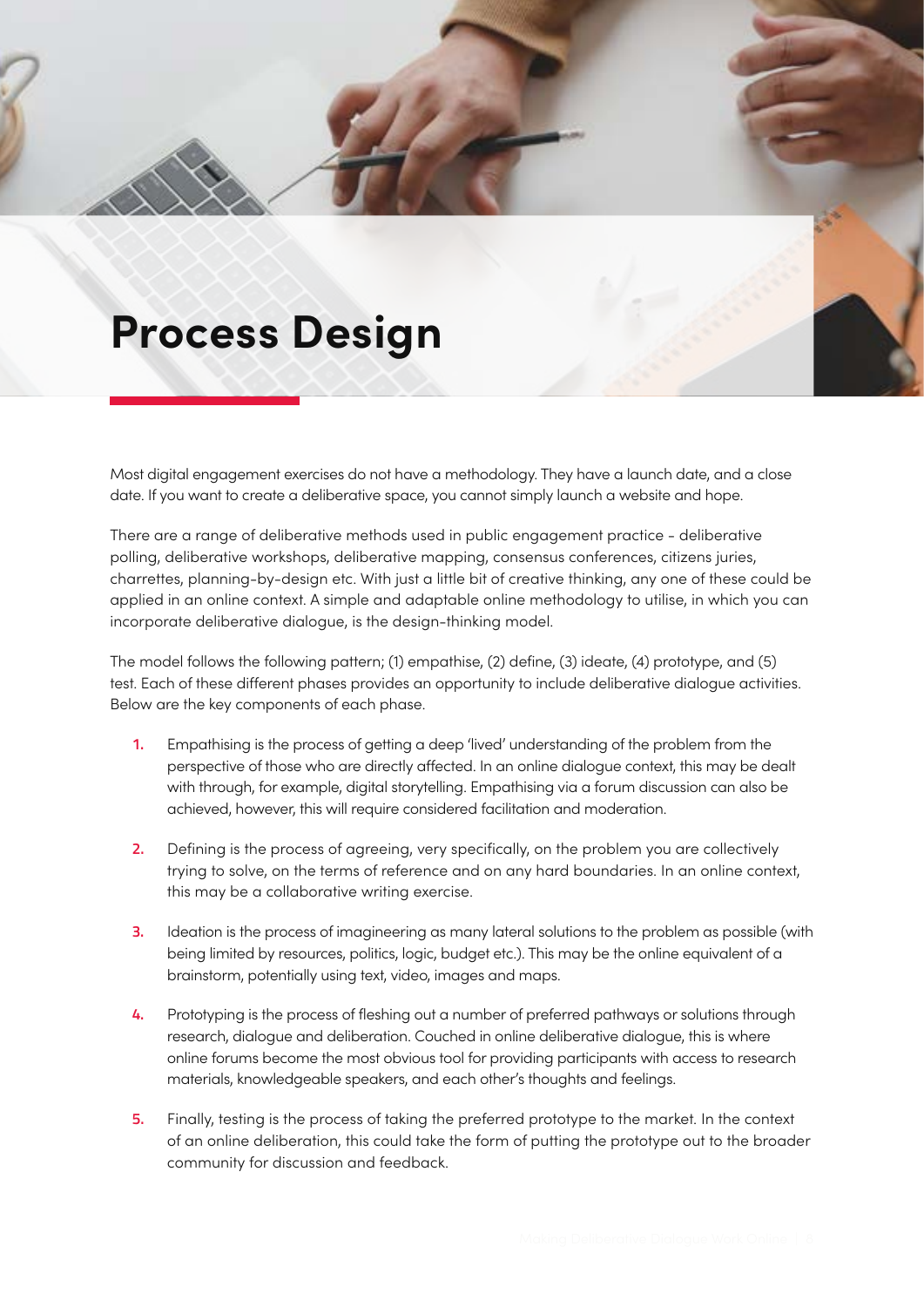### <span id="page-11-0"></span>**Software Selection Criteria**

The issue of process design is often muddled up with software selection criteria in academic [literature](https://www.bangthetable.com/blog/8-critical-features-of-online-deliberation-software/) about online deliberative processes. This is a short list of functionality which we consider crucial when selecting the right software for establishing online deliberative processes.

- Your software must support various activities (other than deliberation) throughout the process, which means you need more than just online forums - for example, quick polls, surveys, ideation, idea ranking, collaborative authoring, digital storytelling, spatial ideation etc.
- Various deliberation tools should also be activated in parallel and sequentially to allow participants to raise questions, generate ideas and test their arguments etc. in as many forms as possible; including non-text forms, for example, 'likes' or 'votes'.
- Asynchronous discussion forums are far preferable to synchronous chat rooms. They permit more reflection time and encourage deeper deliberation, rationality, civility and inclusiveness.
- The platform user-experience should be straight-forward enough to be easily used by people who are inexperienced with internet technologies.
- Avoid anything, for example 'kudos' or 'labels', that privileges any one participant or contribution above others. Nevertheless, there may be an opportunity to provide incentives for 'quality' participation. It is, however, important to clearly identify facilitators and invited speakers or subject matter experts.
- There is some debate in the literature regarding anonymity. Anonymity between participants certainly reduces the barriers to entry for 'shy' participants and equalises relationships. However, anonymity may reduce the seriousness with which the participants treat the process and outcomes.
- The platform will need to have a 'private' and/or 'locked' mode to allow invited participants to engage freely.
- The platform will require an email newsletter and automated notification system in order to bring participants back to the dialogue on a regular basis.
- The platform will either require, or need to work very well with, qualitative and quantitative analysis and reporting systems.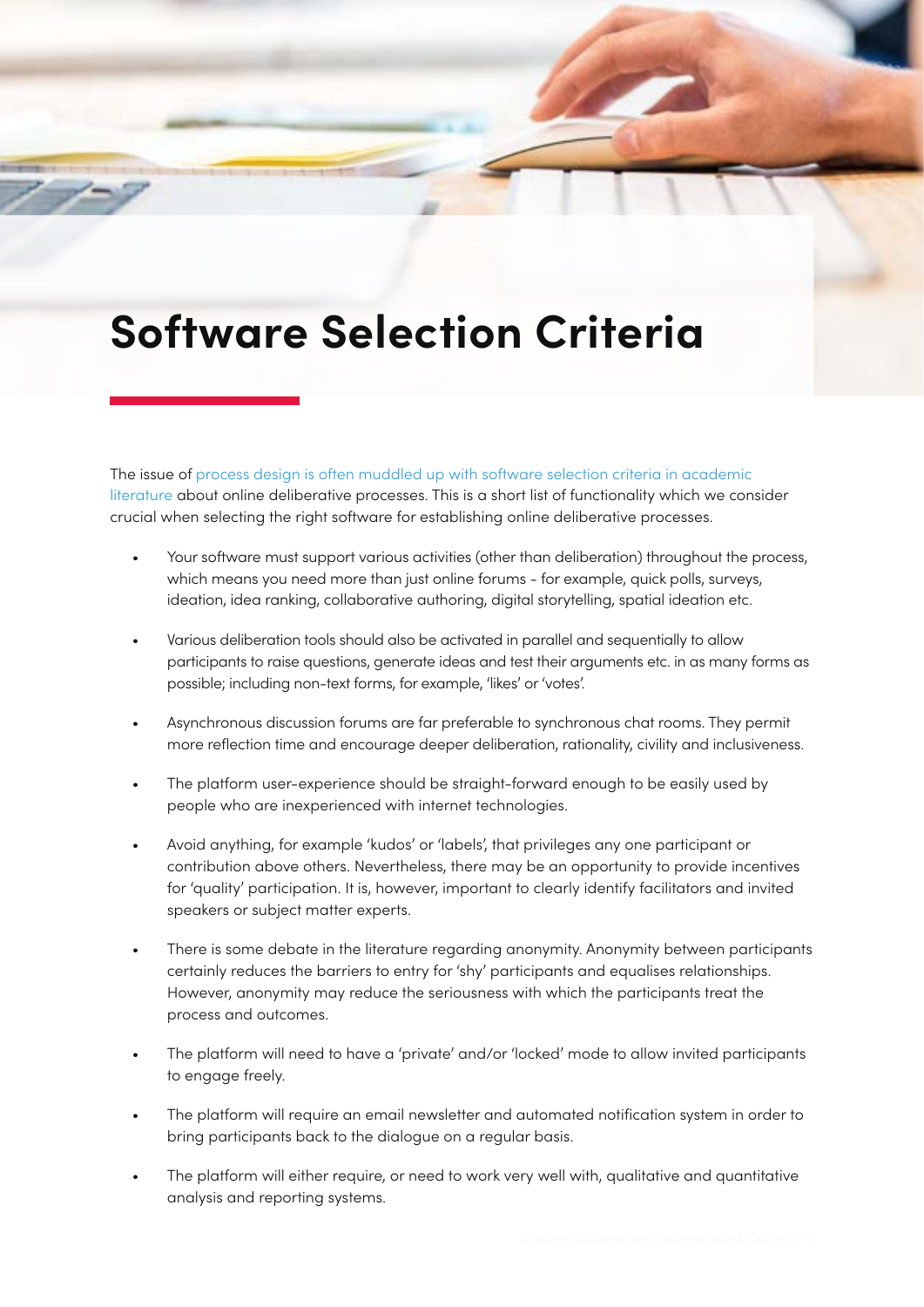<span id="page-12-0"></span>

# **Framing, Exploring and Contextualising**

The way you choose to talk about your project, the information you provide participants to explore, and the way you contextualise the project are all critical to the way your dialogue participants will think about the issues. It also impacts participants' role in resolving those issues and the project process. Below are some key considerations for framing, and contextualising issues for an online deliberative dialogue.

- Framing the issues and the role of the participants in a positive light will set a tone and an expectation of success. Many community engagement processes acknowledge this explicitly, for example, Asset or Strengths Based Community Development. The Frame can help to set reasonable boundaries. It can also help to position the participant at the centre of the issue, rather than on its periphery.
- Contextual information resources should be provided in a variety of formats to ensure all participants have easy access; for example, HTML, video and PDF.
- These resources should also explore the issues in a variety of depths appropriate to needs of different participants; for example, plain language video summaries can sit alongside original text based source material.
- Subject matter experts need to be very carefully selected to ensure they are not too didactic. This will put participants off from asking questions. If possible, they should be invited to host live video Q&A sessions (that can be recorded for review later).
- The online dialogue should be monitored continuously for opportunities to provide participants with access to additional research and/or expert advice.
- Given that participants are expected to develop critical thinking skills as part of the process, you might want to invite specialists with alternative points of view to write critical analyses/ reviews of resource material.
- You might also want to include multiple and conflicting information resources about the same subject, and then ask participants explicitly to explore and make sense of those conflicts.
- A simple measure, if there is a lot of resource information, is to ensure it is organised by topic, rather than upload date.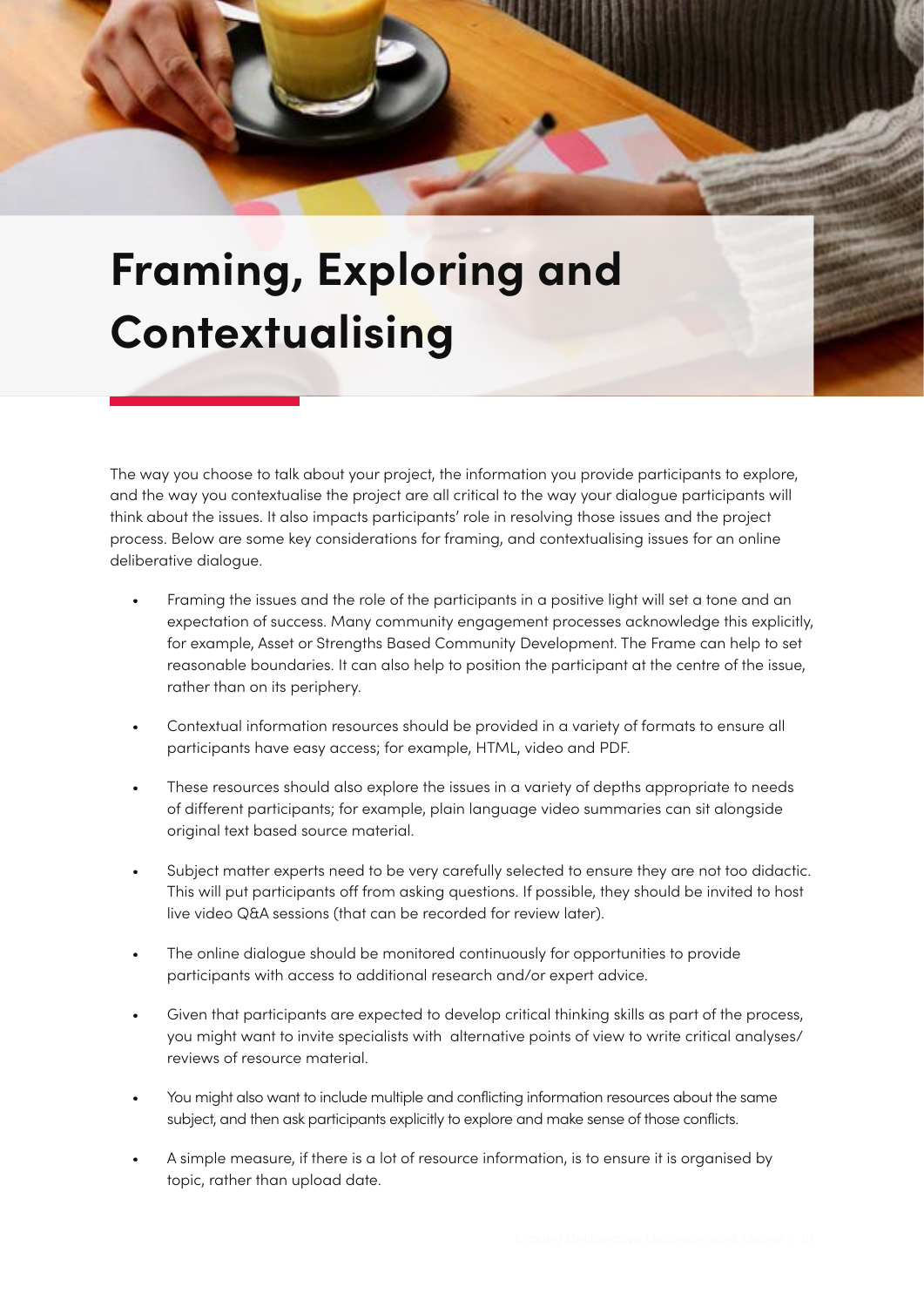### <span id="page-13-0"></span>**Participant Recruitment**

The participant recruitment process is particularly fraught and absolutely crucial to the success, the authenticity, and the public acceptance of any online dialogue process. The main complexity (and debate) lies in how to treat the subject of 'representativeness'. There are a number of ways to recruit participants to an online dialogue, each with its own strengths and weaknesses.

- The most open form of online engagement uses **simple self-selection**. This model has the benefits of simplicity and transparency. It embraces the idea that anyone (and potentially everyone) with an interest in the subject has the right to be involved in the dialogue process. It also co-opts the idea from face-to-face dialogue processes that 'the people in the room' are the right people to solve the problem, because they are the people who are passionate about the issues. The method suffers from the risk that 'dominant voices' will control the dialogue to the detriment of 'minority voices' and communities.
- A second, common form of recruitment process that is used extensively for citizens juries is **stratified random sampling** of your affected community. Simply put, you look at the 'shape' of your community, as defined by a number of criteria (strata). For example, gender, age and ethnicity - and you recruit a sample of people to match that profile as closely as possible. This method has the benefit of bringing a range of voices to the table, and potentially a range of perspectives. It is open to criticism for excluding participants with a direct interest in the issues, from presenting as 'quasi-representative' based on ad hoc criteria, and from reinforcing the hegemony of the dominant social groups at the expense of minority voices.
- A third recruitment method is targeted or **purposive sampling**. This method attempts to acknowledge power imbalances in communities, particularly where the impact of policy changes impact different groups to a greater or lesser extent, by ensuring that minority and quiet voices are preferentially invited into the process. This is particularly important when members of those communities are likely to be adversely affected by any policy changes. The method ensures cognitive diversity within the group, which helps ensure participants hear diverse opinions, learn about opposing views, and hear counter arguments to their own opinions.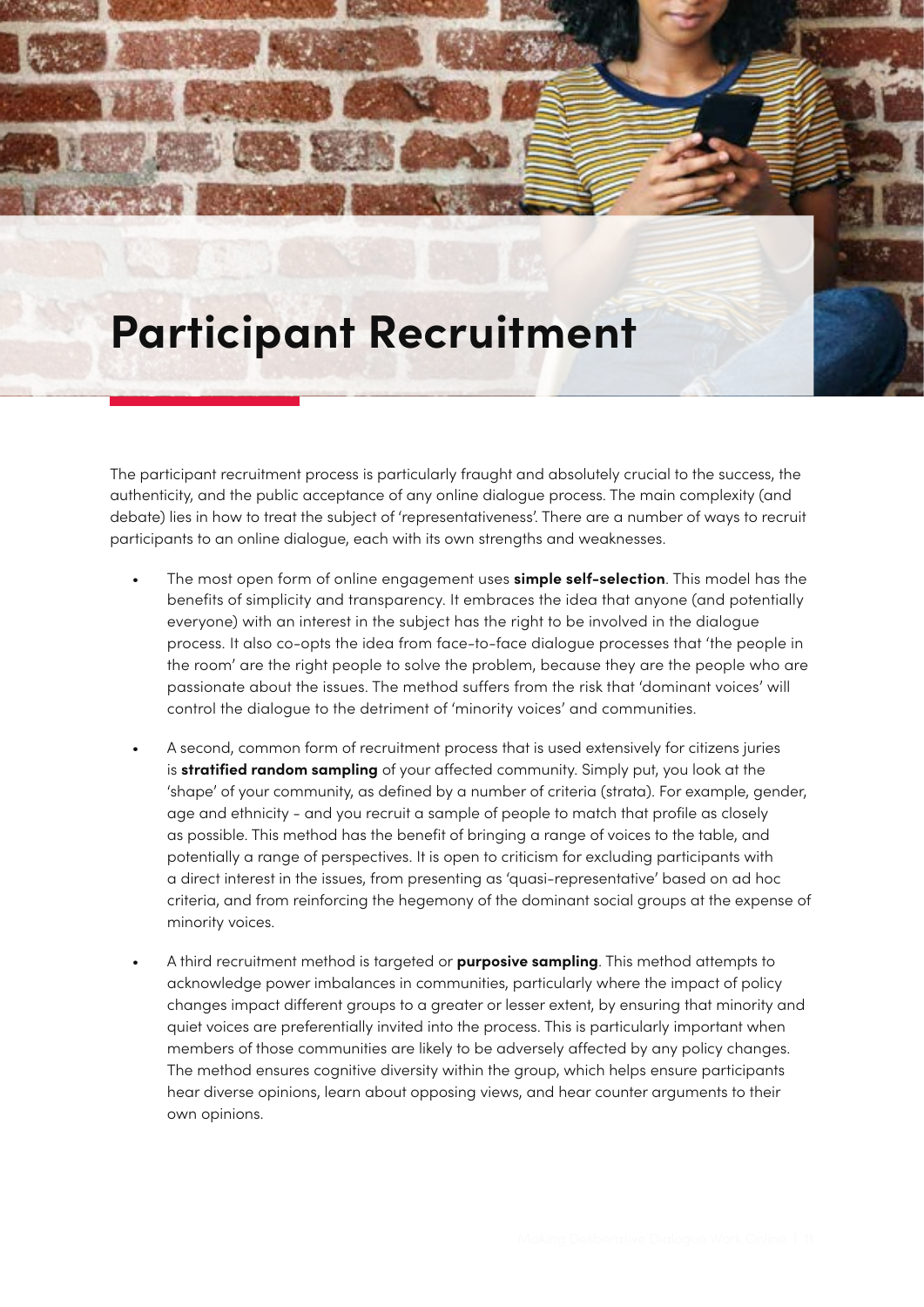### <span id="page-14-0"></span>**Process Management**

As previously mentioned, most online forums and engagement exercises do not really have a 'process' as such. They are switched on, allowed to run their course, and then they are switched off. Sometimes they are moderated, less often, they are facilitated, and less often than we would all like to admit, the contents is analysed with a view to informing the policy development process.

Participants are rarely taken through a purposive process from relative ignorance,or unsubstantiated opinion, to thoughtful consideration of the issues, perspectives, possibilities and impacts of various courses of action. A deliberative dialogue requires a clear process with a beginning, a middle and an end.

#### **Below are some crucial considerations for process management:**

- Participants should be inducted into the process. This should include: (1) clearly explaining the process; (2) explaining the expectations of the participants in terms of their workload and participation; (3) explaining the process etiquette in terms of broad dialogue principles and specific moderation rules; and (4) explaining the separate roles of the moderators, facilitators, process managers, and technical support team. A simple and easy way to address this challenge could be to create a short video introduction for your engagement.
- The process manager is responsible for making sure that the process follows the published timeline. For example, they might publish and close discussion topics or surveys and polls to a predetermined schedule. They might also be empowered to make the call to extend certain parts of the process if they feel that the participants are in the middle of an important conversation.
- The process manager would also ensure that any materials and resources are published to the platform correctly.
- The process manager would be responsible for regular email communication with participants to; (1) remind participants about what is required of them at any particular point in the process; (2) to remind them that they have limited time to respond to part of the process as deadlines near; (3) to let participants know when the process has been altered and why; (4) to let participants know if new information/resources have been made available; (5) to let participants know about upcoming expert speakers; (6) to let participants know about the outcomes of any decision points in the process, for example, survey or poll findings.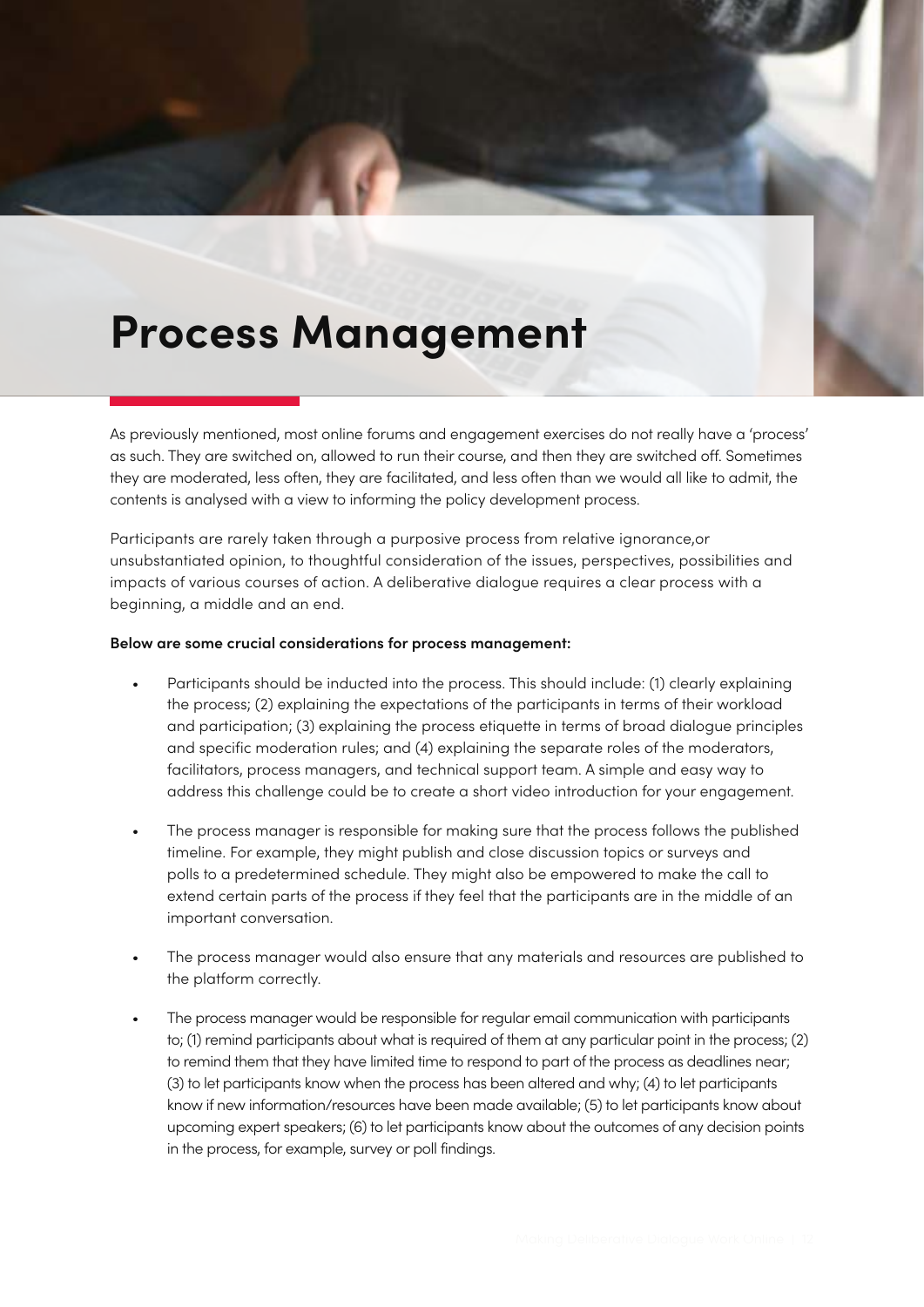### <span id="page-15-0"></span>**Content Moderation**

Content moderation is essential if you are seeking to provide a safe place for people to take part in your deliberative dialogue process. Moderation seeks to provide boundaries around the acceptable discourse for your activities and creates a reliable and trusted place for people to engage with one another.

#### **Below are key considerations for content moderation:**

- You must have a clear set of rules that bound acceptable behaviour for user generated contributions. These may vary from project to project, but include references to; (1) posting personal information; (2) naming organisational staff, particularly in a negative light; (3) defamatory content; (4) intolerance; (5) acceptable language; (6) bullying, hectoring and insulting; (7) external links; (8) advertising, and (9) comments on moderation policies and processes.
- You must also have a clear set of sanctions for breaching the moderation rules, for example; (1) content removal; (2) content editing; (3) temporary suspension of access privileges; and (4) permanent blocking of access privileges.
- You should consider including a set of guidelines for appropriate etiquette in the context of your particular project. These are, in the main, to promote positive behaviours, rather than to control poor behaviours, and may include broader instructions like 'be respectful', and specific education like, 'avoid CAPS LOCK'.
- Dialogue works best when it is allowed to flow, so you must find a way to use 'post-hoc' moderation. That is, moderation, after the comment (or content) has been allowed to go live on the site.
- Depending on the perceived risk of user-generated content egregiously breaching the site rules, you will need to tighten or loosen the protocols around the comment review period. Very low risk issues and groups may require almost no moderation, whereas highly emotional and politically contested issues may require real-time 24/7 human oversight.
- Your moderation should include both automated filtering and human systems. Automated filters are good at picking up black-listed words and spam, they are incapable of picking up other poor behaviours.
- Your moderation system should also include back-up processes, such as 'community flagging', because your moderators may not be familiar with all of the nuances of the issues under consideration, and may not, therefore, pick up all of the issues.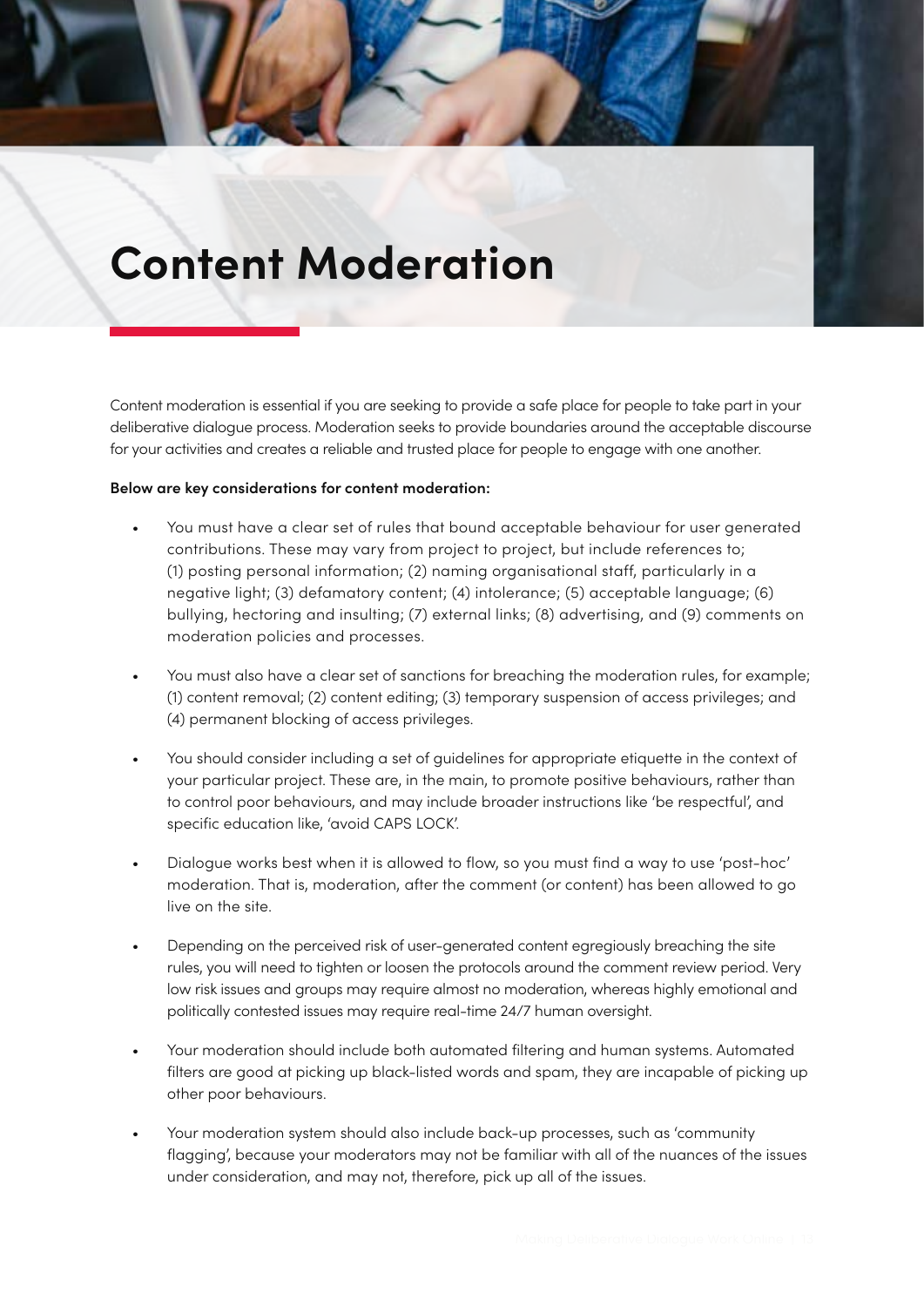<span id="page-16-0"></span>

Dialogue facilitation is perhaps the most crucial of considerations for online deliberative dialogue activities. Yet most online processes fail to recognise the critical role of the facilitator. Indeed, academic research indicates that untrained, or minimally trained, graduate students are drafted into the role of setting up and managing online engagement spaces and dialogue processes. This is concerning, especially considering the centrality given to a facilitator during any offline dialogue process. It's essential to understand that an online facilitator plays a multitude of roles.

When compared to the face-to-face environment, an online facilitator's job is made more difficult by the lack of visual cues from participants. However, in some ways, it's easier due to the asynchronous nature of the dialogue. This essentially means that an online facilitator has time to gather their thoughts (as a facilitator) and 'respond', rather than 'react' to a situation. There is also less chance they will miss a passing comment in the hubbub of a face-to-face event. And, they have the benefit of having the comment written verbatim in front of them, so there is less opportunity for misunderstandings.

### **Below are a list of potential ways in which an online dialogue facilitator should seek to be involved in a dialogue:**

### Socialiser

- Greeter of new participants (may include a person invitation to share their story)
- Welcomer of guest speakers
- Encouragement for thoughtful contributions
- Thanks to speakers and active participants

### Explainer

- Role of Moderator (to keep the space safe for all participants)
- Role of Facilitator (to support the dialogue process)
- Role of Technical Support (to ensure the software is working as designed)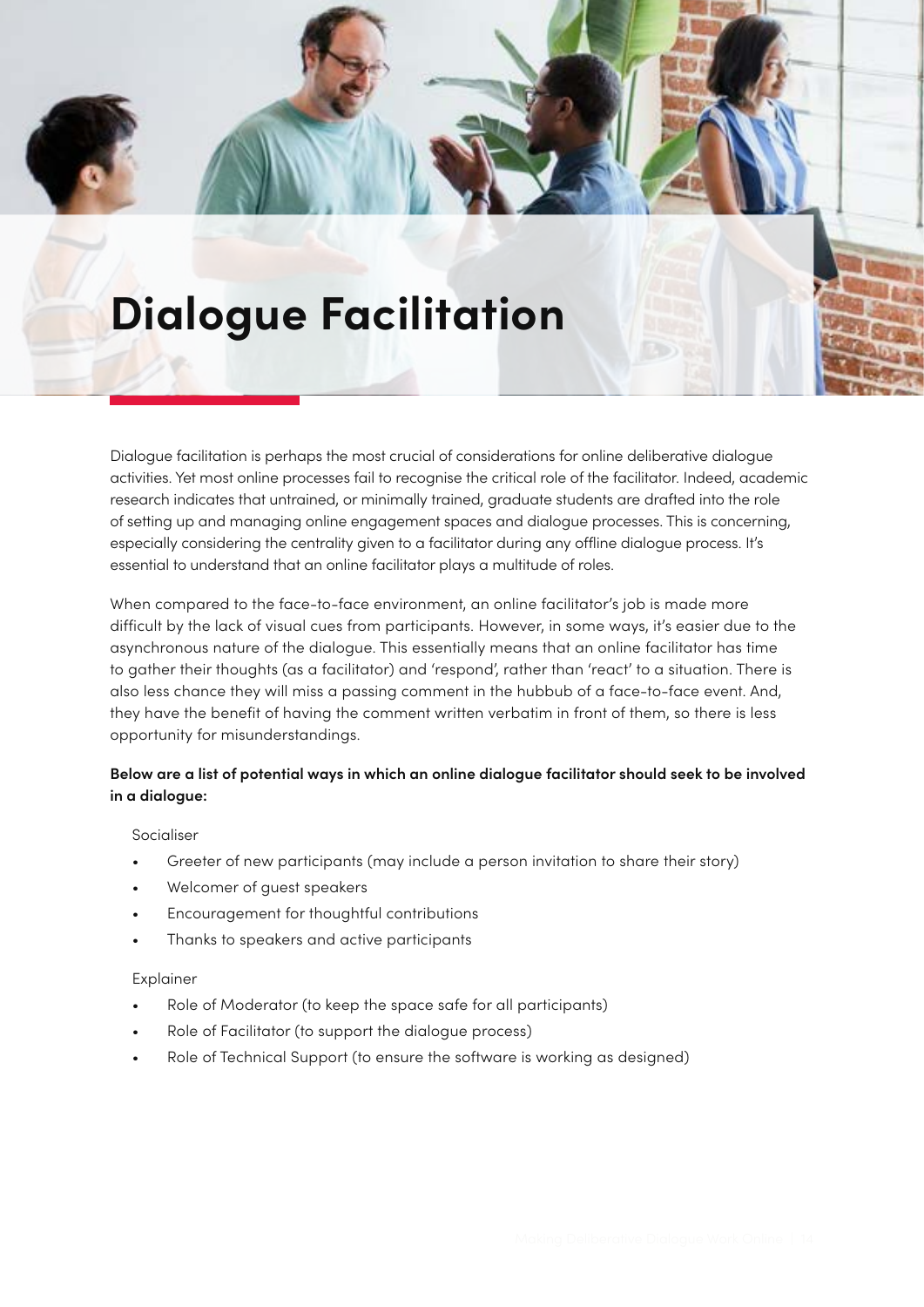### **Substantive**

- Clarify contributions by participants
- Clarify the process
- Clarify project scope and objectives
- Clarify in/appropriate behaviours
- Correct misinformation or misunderstandings

### Substantiation

- Point out characteristics of an effective comment
- Ask participants to elaborate by providing more information, factual details or data
- Ask for examples of personal experience
- Provide substantive information about the project
- Directing participants to information resources

#### Focus

- Bringing participants back to the topic when/if they drift
- Pointing participants to other threads where their comment may be more appropriate

### Stimulator

- Provoke more thoughtful contributions by posing questions to participants
- Identify and encourage participants who have remained silent to offer their stories and opinions, or to participate in other ways
- Contact participants directly if they are not responding to questions other participants might have about their comments
- Connect participants to each other if they have similar (or perhaps very different) stories or perspectives
- Provoke participants by suggesting outlandish solutions if you feel they are being to 'careful'

### Conflict Resolver

• Suggest pathways through impasses between arguments for participants to consider

#### Summariser

• Pull the threads of various comments together to suggest a 'summary' statement for participants to consider

### Cybrarian

- Find new resources (and point to existing resources) to enable participants to explore issues in greater depth
- Contextualise and/or substantiate participant contributions by providing more information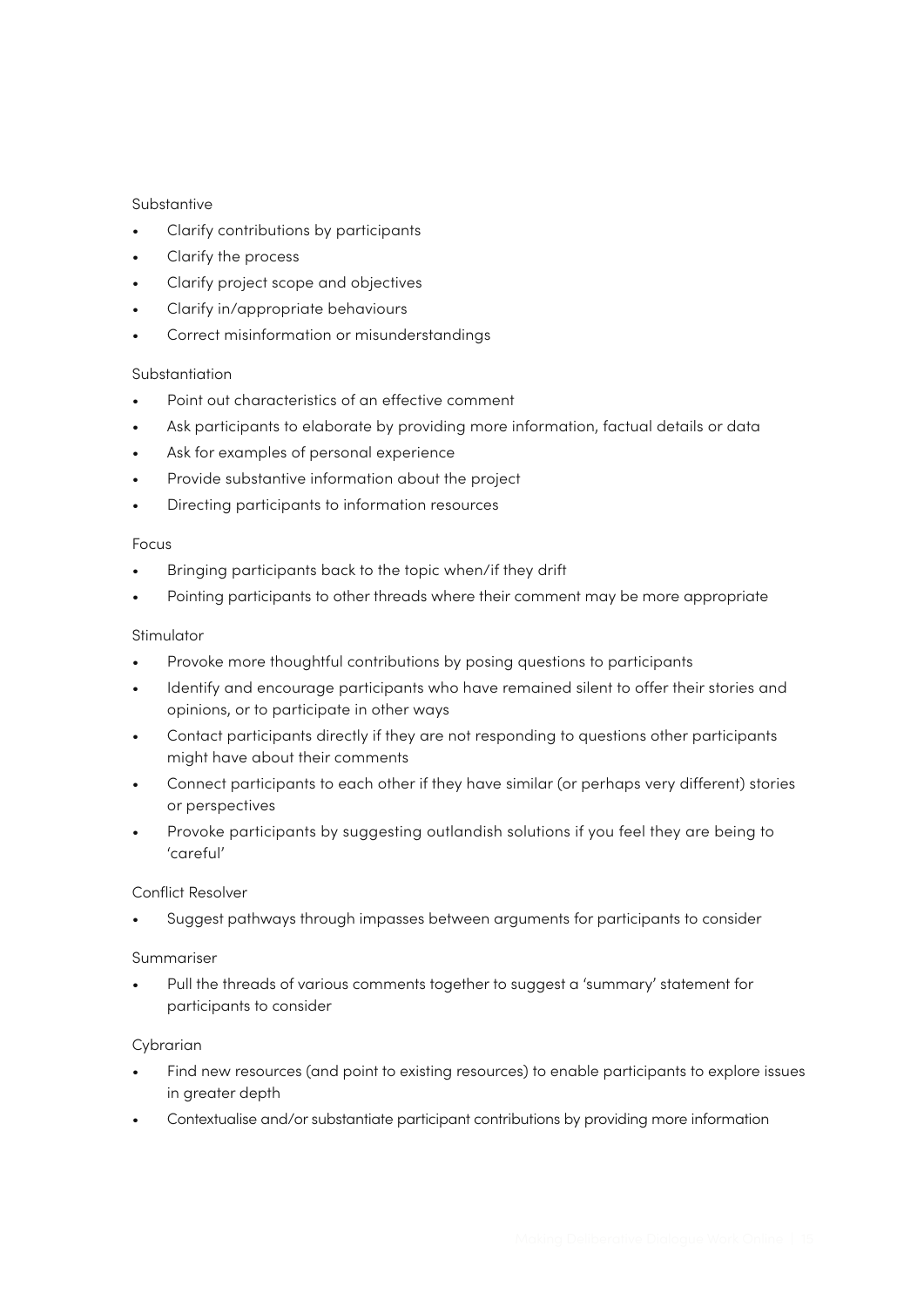# <span id="page-18-0"></span>**Understanding Behavioural Modes**

Understanding behavioural modes in an online deliberative dialogue is essential to ensuring you realise the most benefit from your consultation activity. Identifying behavioural modes is the art of identifying the type of conversation or dialogue which is taking place and responding to these modes in the most relevant way. Again, most attempts at online dialogue which we see are treated as a 'set and forget' activity, meaning the opportunity to identify and influence behavioural modes is often missed.

#### **There are three behavioural modes to look out for in an online deliberative dialogue:**

- **• Monologue** is what happens when participants visit a forum once, leave their comment, and never return. The information may be useful for social research, but there is no community learning, no interaction, no attempt to build on, or indeed challenge the ideas of those who have gone before. Often this type of behaviour sees participants agreeing with the question at hand, or each other, and there is little in the way of contrary ideas or viewpoints. This can indicate that your discussion isn't properly framed or that you need to involve yourself more as a facilitator in order to steer the conversation.
- **• Debate** happens when participants read and react to each other's posts. Yet, critically, they are competing to present the best argument. The goal is to win the debate. There is no attempt at reciprocity, learning or advancement towards any sort of consensus. Debate's indicate that you have ineffectively set up your dialogue activity, and you may need to consider your framing, process management and facilitator in order to get participants to suspend their cognitive dissonance in order to better engage in a dialogue.
- Finally, **dialogue** is what happens when participants start to read and respond to each other's comments. They ask questions; they build on the ideas. They may challenge arguments or assertions, but they do so in order to better understand the rationale or the underlying belief, or background story. There is mutual respect, and there is a focus on 'solutioneering'. This is the environment we all wish for but very rarely does it occur naturally.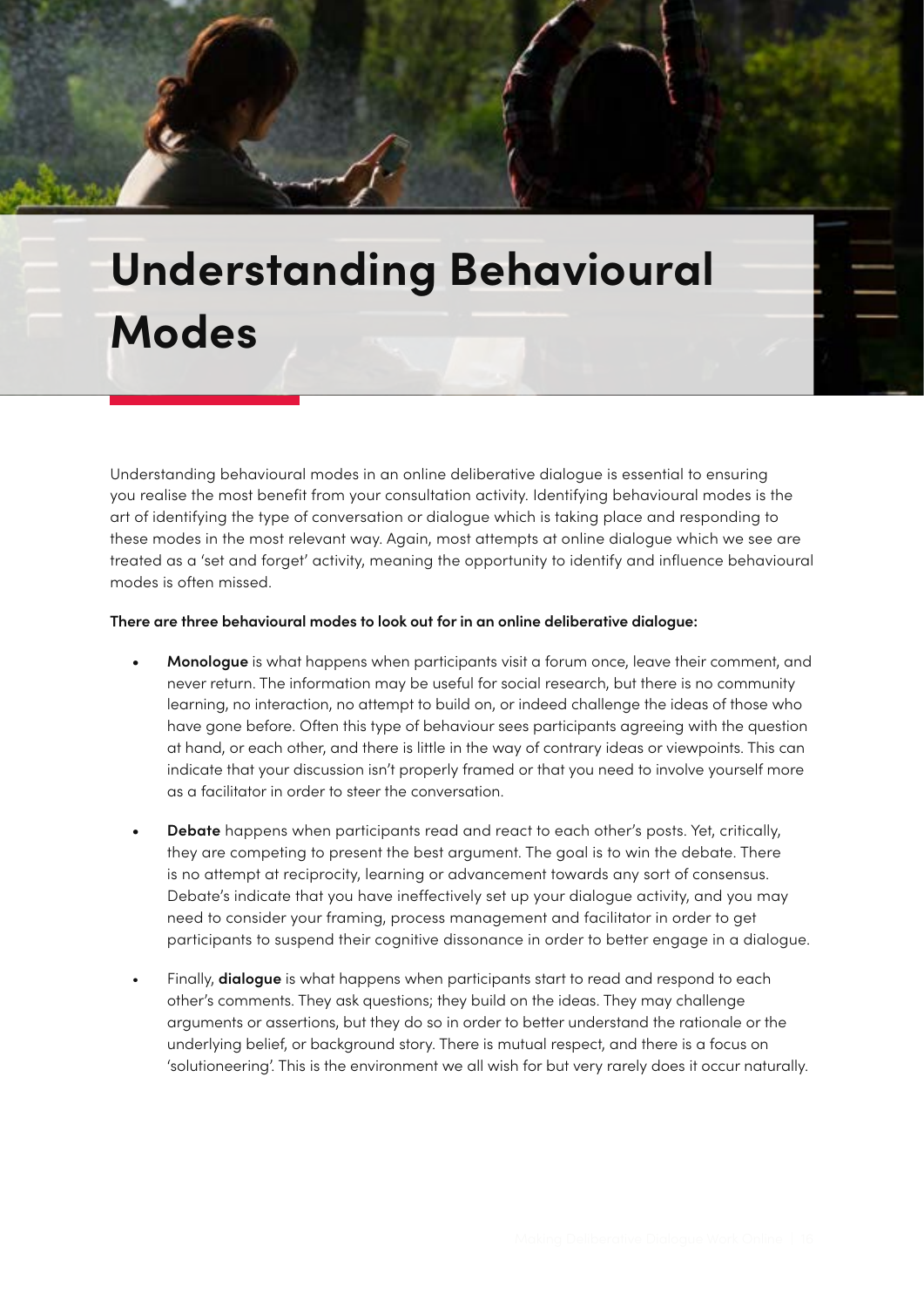### <span id="page-19-0"></span>**Afterword**

The practice of online public engagement, and particularly online deliberative dialogue, is still very much in its infancy. This eguide doesn't intend to be the last word on the subject. Indeed, a great many experienced public engagement practitioners around the world are currently turning their minds to the subject of 'how to take our traditional practices and reimagine them in an online context'.

If you are interested in learning more about online public engagement, take a look at our [webinar on online deliberation](https://www.bangthetable.com/resources/engagement-webinars/online-digital-deliberation/) and keep an eye out for [upcoming webinars](https://www.bangthetable.com/resources/engagement-webinars/) with current best practice advice for reorienting your organisation's public engagement practice. More broadly, you can find practice advice, [expert commentary,](https://www.bangthetable.com/category/expert-commentary/) and [case studies](https://www.bangthetable.com/category/case-studies/), as well as a range of free longer form [ebooks and practice guides](https://www.bangthetable.com/category/ebooks-and-guides/) and [podcasts](https://www.bangthetable.com/resources/engagement-podcasts/) on our [website](https://www.bangthetable.com).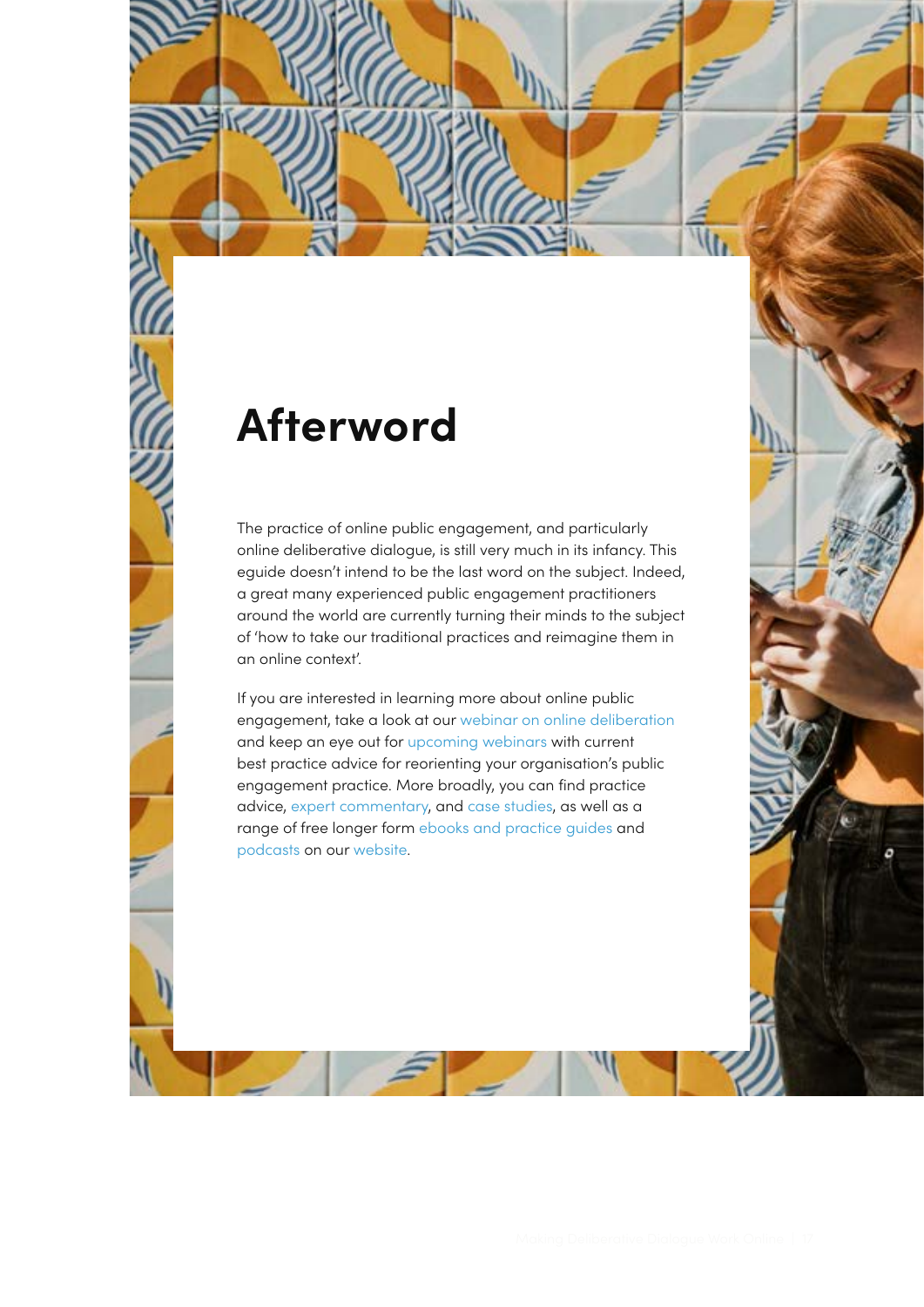# <span id="page-20-0"></span>**Bibliography**

Abdullah, Carolyne, Christopher F. Karpowitz, and Chad Raphael (2016), ['Affinity Groups, Enclave Deliberation, and Equity',](https://delibdemjournal.org/articles/abstract/258/) *Journal of Public Deliberation*.

Abdullah, Christopher F. Karpowitz, and Chad Raphael (2016), ['Equity](https://delibdemjournal.org/articles/abstract/10.16997/jdd.263/)  [and Inclusion in Online Community Forums: An Interview with Steven](https://delibdemjournal.org/articles/abstract/10.16997/jdd.263/)  [Clift',](https://delibdemjournal.org/articles/abstract/10.16997/jdd.263/) *Journal of Public Deliberation*.

Beauvis, Edana and Andre Baechtiger (2016), ['Taking the Goals of](https://delibdemjournal.org/articles/abstract/10.16997/jdd.254/)  [Deliberation Seriously: A Differentiated View on Equality and Equity in](https://delibdemjournal.org/articles/abstract/10.16997/jdd.254/)  [Deliberative Designs and Processes',](https://delibdemjournal.org/articles/abstract/10.16997/jdd.254/) *Journal of Public Deliberation*.

Bohm, David (2004), *On Dialogue*, Routledge, London and New York.

Davies, Todd and Reid Chandler (2011), ['Online Deliberation Design:](https://arxiv.org/ftp/arxiv/papers/1302/1302.5177.pdf)  [Choices, Criteria, and Evidence',](https://arxiv.org/ftp/arxiv/papers/1302/1302.5177.pdf) *Democracy in Motion: Evaluating the Practice and Impact of Deliberative Civic Engagement, Oxford University Press*.

Davies, Todd, Brendan O'Connor, Alex Cochran, Jonathan J. Effrat, Andrew Parker, Benjamin Newman, and Aaron Tam, (2009), ['An](http://odbook.stanford.edu/static/filedocument/2009/11/10/ODBook.Full.11.3.09.pdf)  [Online Environment for Democratic Deliberation: Motivations,](http://odbook.stanford.edu/static/filedocument/2009/11/10/ODBook.Full.11.3.09.pdf)  [Principles, and Design',](http://odbook.stanford.edu/static/filedocument/2009/11/10/ODBook.Full.11.3.09.pdf) in T Davies and S P Gangadharan (eds) *Online Deliberation: Design, Research, and Practice*.

De Cindio, Fiorella Laura Anna Ripamonti and Cristian Peraboni (2007), [Community Networks as lead users in online public services design,](http://ci-journal.net/index.php/ciej/article/view/318/306) *The Journal of Informatics*, Vol. 3, No. 1.

Epstein, Dmitry and Gilly Leshed (2016), [The Magic Sauce: Practices](https://sites.coecis.cornell.edu/leshed/files/2016/06/JPD_Facilitation_2016-1dzvzhy.pdf)  [of Facilitation in Online Policy Deliberation,](https://sites.coecis.cornell.edu/leshed/files/2016/06/JPD_Facilitation_2016-1dzvzhy.pdf) *Journal of Public Deliberation*, Vol. 12: Iss. 1.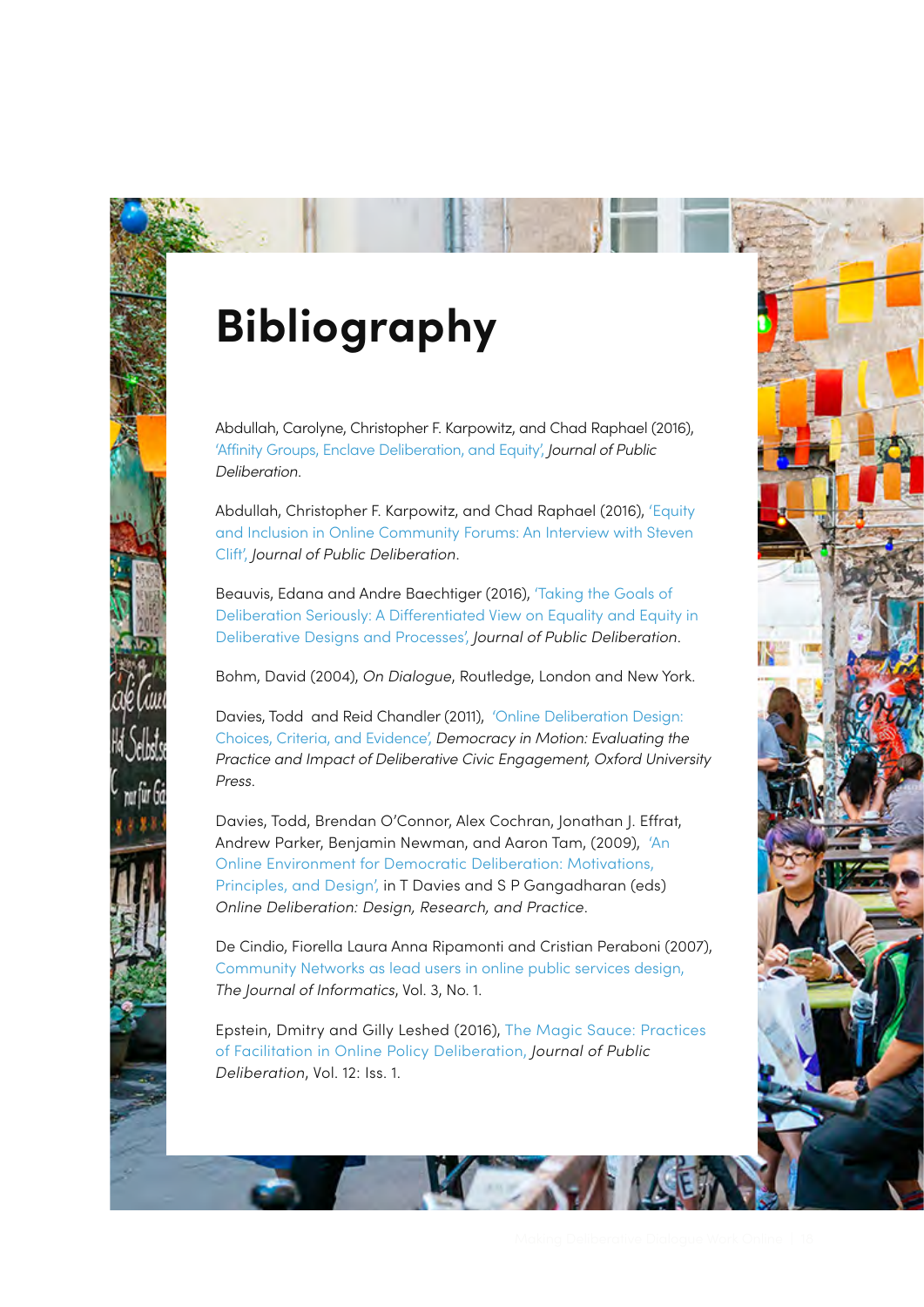

Farina, Cynthia R. Dmitry Epstein, Josiah Heidt, Mary J. Newhart (2014) ['Designing an Online Civic Engagement Platform: Balancing "More"](http://scholarship.law.cornell.edu/cgi/viewcontent.cgi?article=2524&context=facpub)  [vs. "Better" Participation in Complex Public Policymaking',](http://scholarship.law.cornell.edu/cgi/viewcontent.cgi?article=2524&context=facpub) *International Journal of E-Politics*.

Friess, Dennis and Christiane Eilders (2015), [A Systematic Review of](http://www.fortschrittskolleg.de/wp-content/cache/mendeley-file-cache/d3552474-a8b1-30c4-ad90-b0a8e964204e.pdf)  [Online Deliberation Research,](http://www.fortschrittskolleg.de/wp-content/cache/mendeley-file-cache/d3552474-a8b1-30c4-ad90-b0a8e964204e.pdf) *Policy Studies Organization*, Wiley.

Han, Soo-Hye, William Schenck-Hamlin, and Donna Schenk-Hamlin (2015), ['Inclusion, Equality, and Discourse Quality in Citizen](https://delibdemjournal.org/articles/abstract/10.16997/jdd.220/)  [Deliberations on Broadband',](https://delibdemjournal.org/articles/abstract/10.16997/jdd.220/) *Journal of Public Deliberation*.

Karpowitz, Christopher F. and Chad Raphael (2016), ['Ideals of Inclusion](https://delibdemjournal.org/articles/abstract/10.16997/jdd.255/)  [in Deliberation',](https://delibdemjournal.org/articles/abstract/10.16997/jdd.255/) *Journal of Public Deliberation*.

Ramsey, Kevin S. and Matthew W. Wilson, ['Rethinking the 'Informed'](http://odbook.stanford.edu/static/filedocument/2009/11/10/ODBook.Full.11.3.09.pdf)  [Participant: Precautions and Recommendations for the Design of](http://odbook.stanford.edu/static/filedocument/2009/11/10/ODBook.Full.11.3.09.pdf)  [Online Deliberation',](http://odbook.stanford.edu/static/filedocument/2009/11/10/ODBook.Full.11.3.09.pdf) in T Davies and S P Gangadharan (eds), *Online Deliberation: Design, Research, and Practice*.

Towne, W. Ben and James D. Herbsleb (2012), [Design Considerations](http://herbsleb.org/web-pubs/pdfs/Towne-design-2012.pdf)  [for Online Deliberation Systems,](http://herbsleb.org/web-pubs/pdfs/Towne-design-2012.pdf) *Journal of Information Technology & Politics*.

Van Gelder, Tim, (2018), 'The Wisdom of Crowds: Is there such as thing as collective knowledge and can new technologies capture it?' *Australian Rationalist: Journal of the Rationalist Society of Australia*, March.

Van Gelder, Tim (2012), ['Cultivating Deliberation for Democracy',](https://delibdemjournal.org/articles/abstract/10.16997/jdd.134/) *Journal of Public Deliberation*.